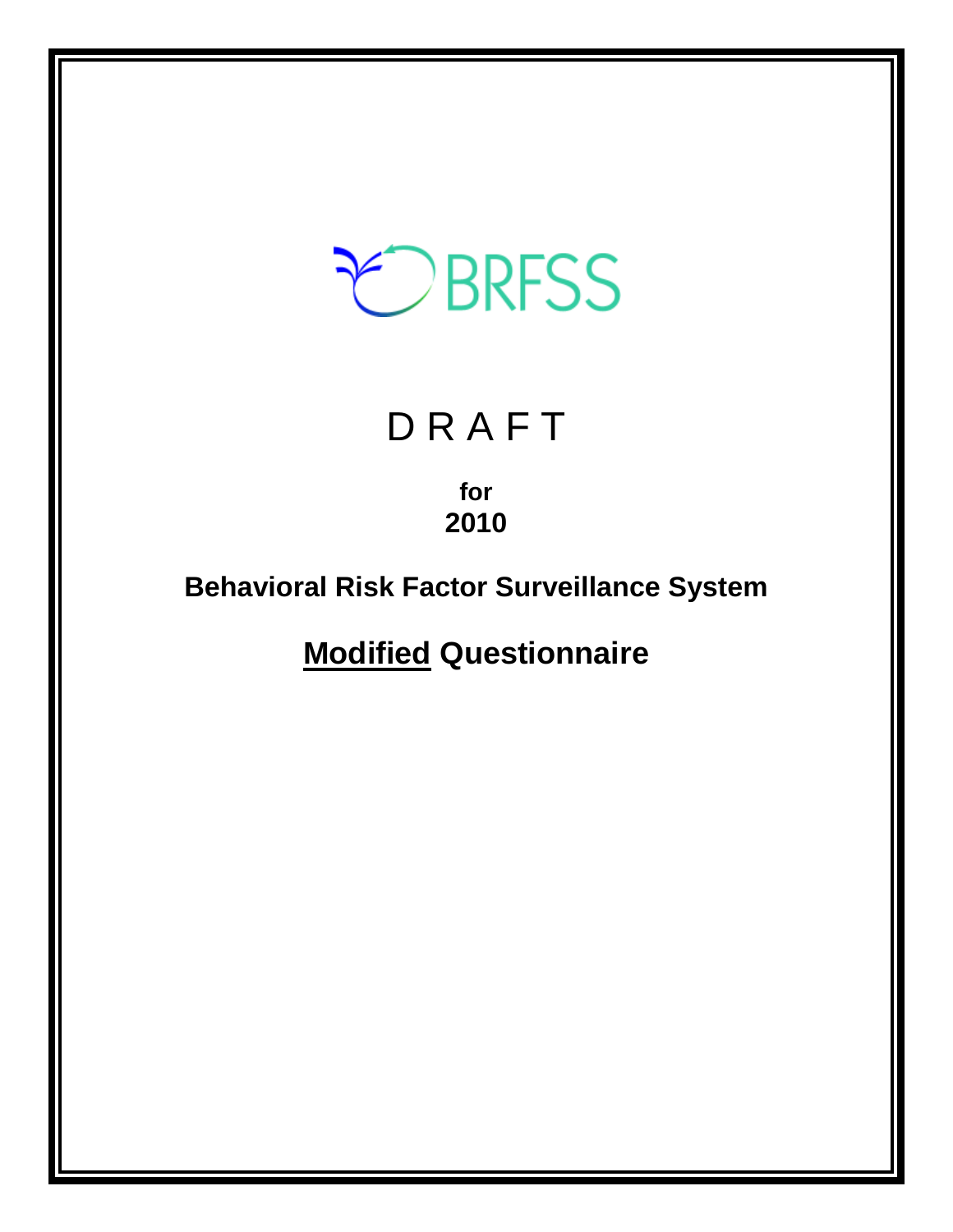

#### Interviewer's Script

HELLO, I am calling for the **Alaska Department of Health and Social Services**. My name is **(name)** Ne are gathering information about the health of **Alaska** residents. This project is conducted by the health department. Your telephone number has been chosen randomly, and I would like to ask some questions about health and health practices.

#### Is this **(phone number)** ?

**If "no,‖** 

Thank you very much, but I seem to have dialed the wrong number. It's possible that your number may be called at a later time. **STOP**

Is this a private residence?

**If "no,"**

Thank you very much, but we are only interviewing private residences. **STOP**

Is this a cellular telephone? By cellular telephone we mean a telephone that is mobile and usable outside of your neighborhood. It is not to be confused with a cordless phone which is simply a wireless extension of your home phone.

#### If "ves."

Thank you very much, but we are only interviewing land line telephones and private residences. **STOP**

I need to randomly select one adult who lives in your household to be interviewed. How many members of your household, including yourself, are 18 years of age or older?

Number of adults

**If "1,"**  Are you the adult?

#### **If "yes,"**

Then you are the person I need to speak with. Enter 1 man or 1 woman below (Ask gender if necessary). **Go to page 4.**

#### **If "no,"**

Is the adult a man or a woman? Enter 1 man or 1 woman below. May I speak with **[fill in (him/her) from previous question]**? **Go to "correct respondent" on the next page.**

How many of these adults are men and how many are women?

Number of men

Number of women

The person in your household that I need to speak with is

#### **If "you," go to page 4**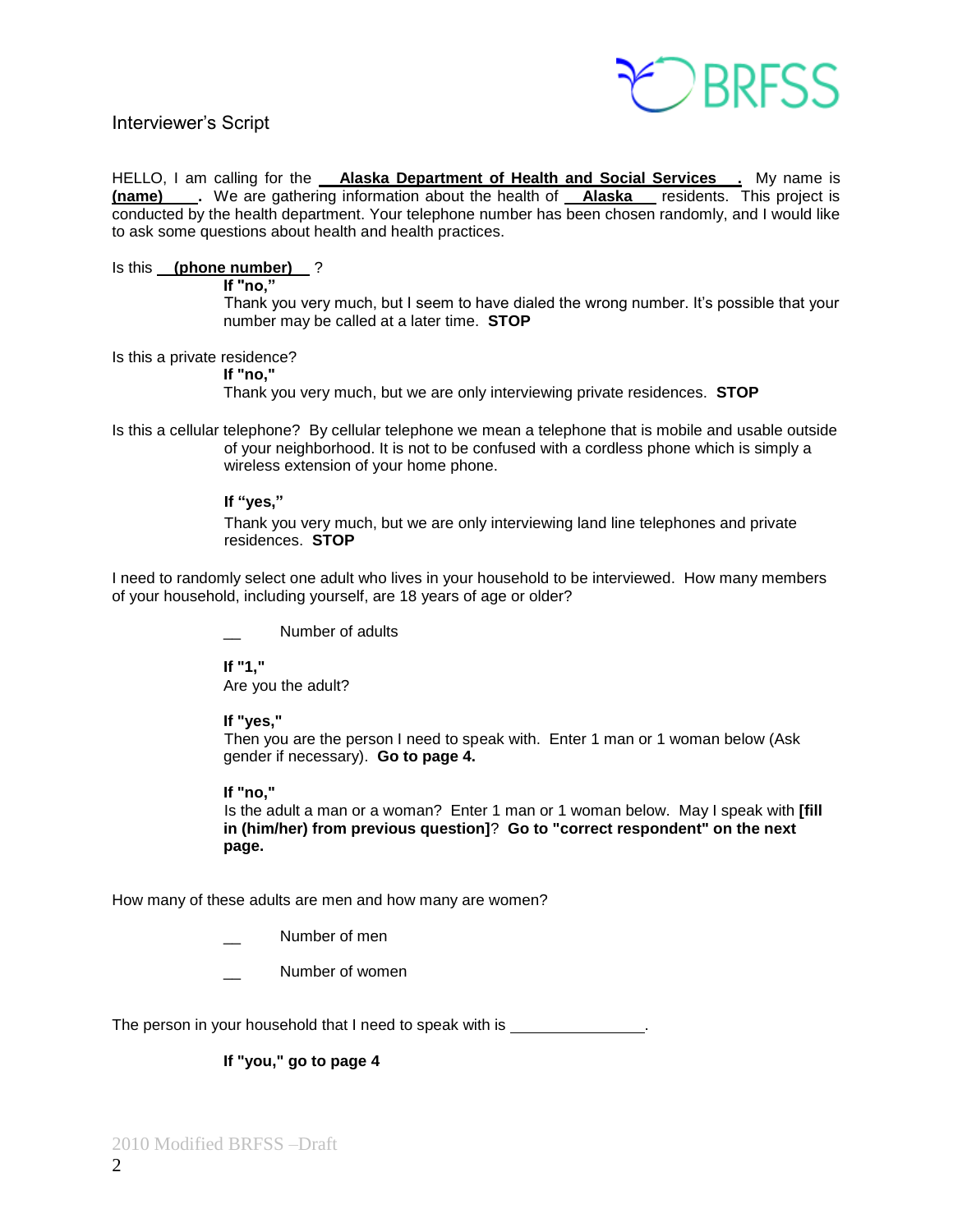

#### **To the correct respondent:**

HELLO, I am calling for the **Alaska Department of Health and Social Services**. My name is **(name)** We are gathering information about the health of **Alaska** residents. This project is conducted by the health department. Your telephone number has been chosen randomly, and I would like to ask some questions about health and health practices.

## **Core Sections**

I will not ask for your name, address, or other personal information that can identify you. You do not have to answer any question you do not want to, and you can end the interview at any time. Any information you give me will be confidential. If you have any questions, I will provide a telephone number for you to call to get more information.

## Section 1: Health Status

**1.1** Would you say that in general your health is—

#### **Please read:**

- 1 Excellent
- 2 Very good<br>3 Good
- Good
- 4 Fair
- 5 Poor

#### **Do not read:**

- 7 Don't know / Not sure
- 9 Refused

## Section 2: Healthy Days — Health-Related Quality of Life

- **2.1** Now thinking about your physical health, which includes physical illness and injury, for how many days during the past 30 days was your physical health not good?
	- Number of days

- 8 8 None
- 7 7 Don't know / Not sure
- 9 9 Refused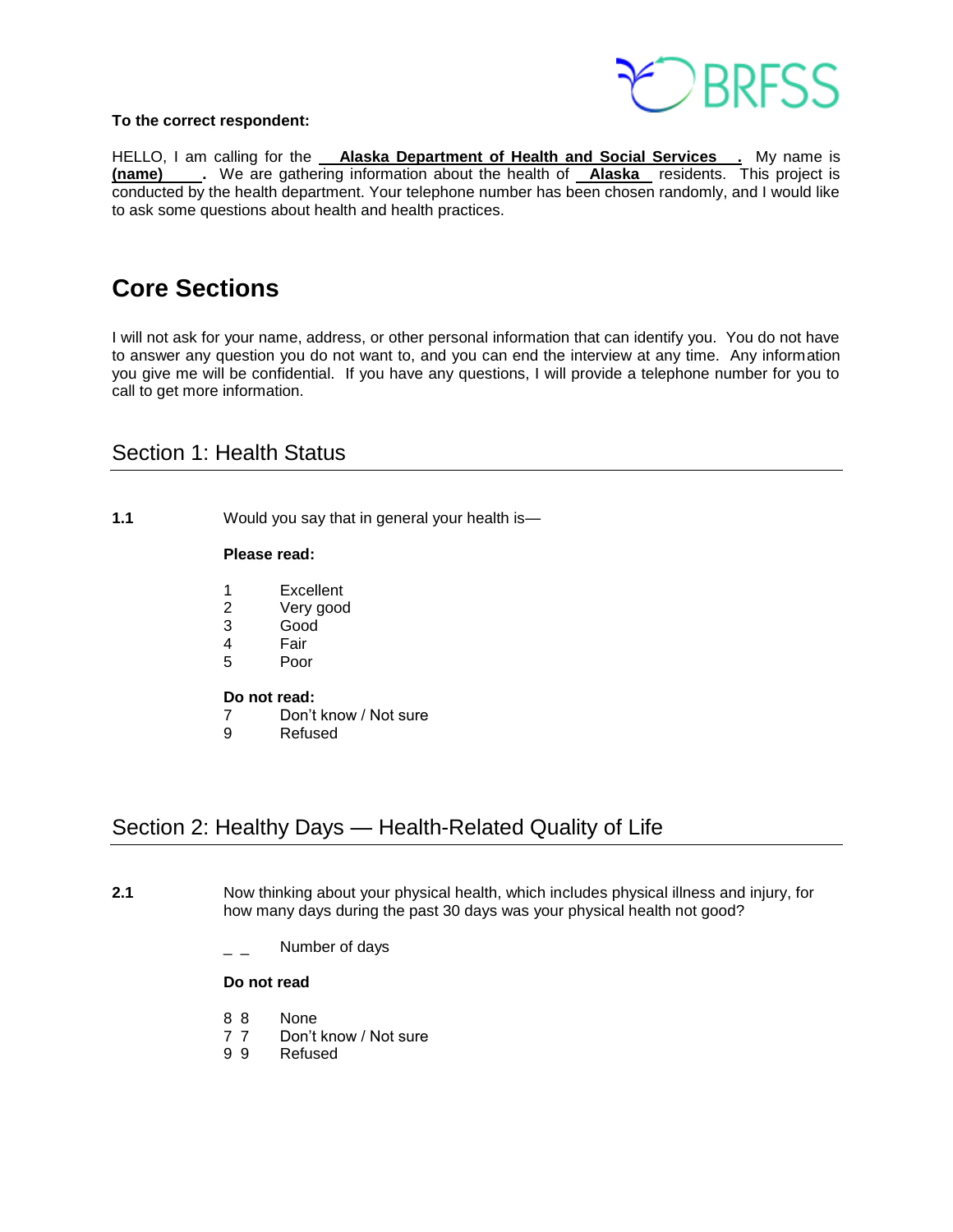

**2.2** Now thinking about your mental health, which includes stress, depression, and problems with emotions, for how many days during the past 30 days was your mental health not good?

#### **Do not read**

- $\frac{1}{8}$   $\frac{1}{8}$  Number of days
	-

8 8 None **[If Q2.1 and Q2.2 = 88 (None), go to next section]** 

- 7 7 Don't know / Not sure
- 9 9 Refused
- **2.3** During the past 30 days, for about how many days did poor physical or mental health keep you from doing your usual activities, such as self-care, work, or recreation?

#### **Do not read**

- Number of days
- 8 8 None
- 7 7 Don't know / Not sure
- 9 9 Refused

## Section 3: Health Care Access

- **3.1** Do you have any kind of health care coverage, including health insurance, prepaid plans such as HMOs, or government plans such as Medicare, Native Health Service or Indian Health Service?
	- 1 Yes 2 No **Skip to 3.3**

#### **Do not read**

| 7 | Don't know / Not sure Skip to 3.3 |             |
|---|-----------------------------------|-------------|
| 9 | Refused                           | Skip to 3.4 |

**3.2** What type of health care coverage do you use to pay for most of your medical care? Is it coverage through:

[NOTE: IF MORE THAN ONE, ASK "Which type do you use to pay for most of your medical care?"]

#### **PLEASE READ**

- 01 Your employer
- 02 Someone else's employer
- 03 A plan that you or someone else buys on your own
- 04 Medicare
- 05 Medicaid or Medical Assistance
- 06 The military, CHAMPUS or TriCare, or the VA
- 07 Alaska Native Health Service or Indian Health Service
- 08 Some other source (Specify)

#### **DO NOT READ**

- 88 None
- 77 Don't Know/ Not Sure
- 99 Refused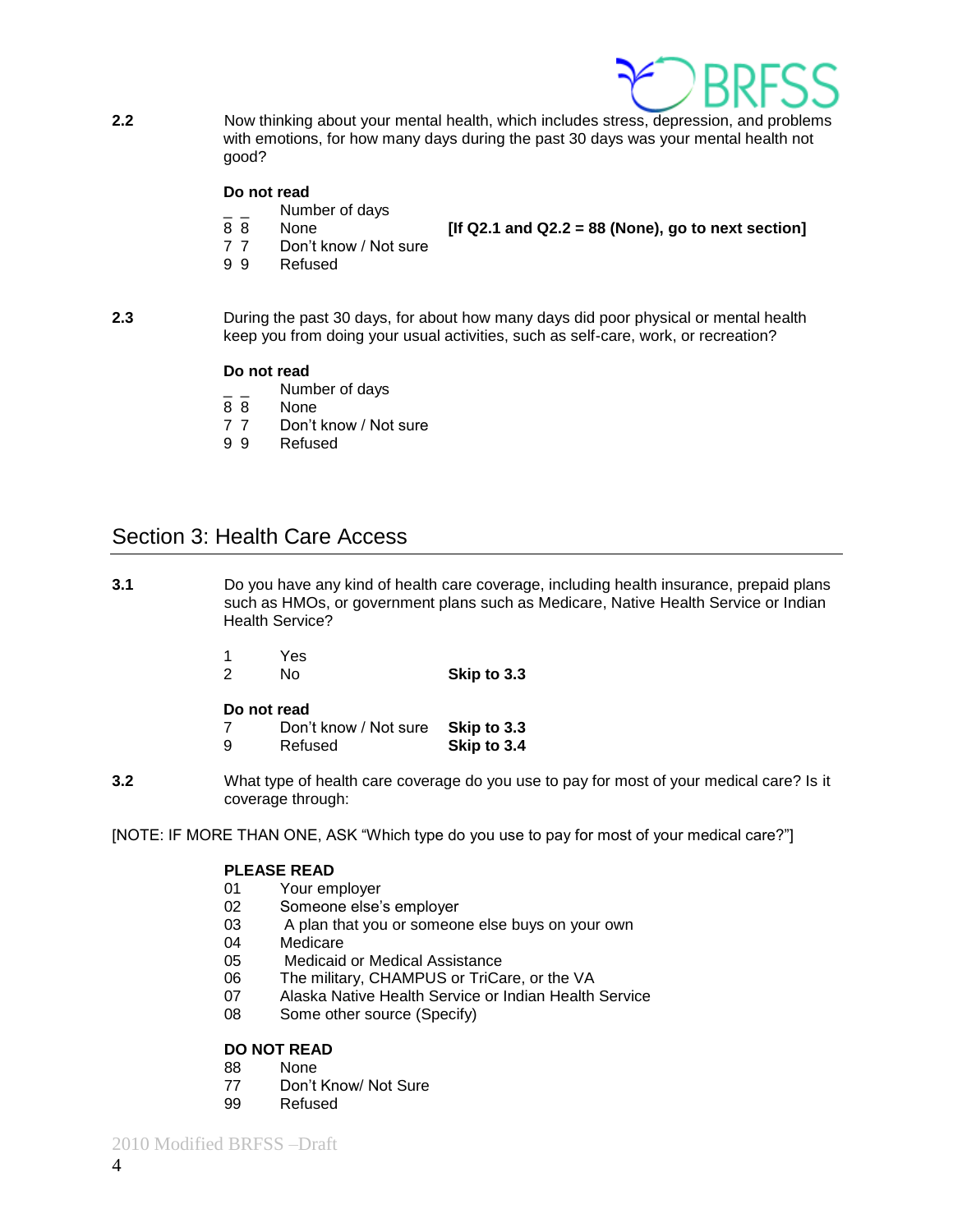

**3.3**. There are some types of coverage you may not have considered. Please tell me if you have any of the following: Coverage through:

[NOTE: IF MORE THAN ONE, ASK "Which type do you use to pay for most of your medical care?"]

## **PLEASE READ**<br>01 Your em

- Your employer
- 02 Someone else's employer
- 03 A plan that you or someone else buys on your own<br>04 Medicare
- Medicare
- 05 Medicaid or Medical Assistance
- 06 The military, CHAMPUS or TriCare, or the VA<br>07 Alaska Native Health Service or Indian Health
- Alaska Native Health Service or Indian Health Service
- 08 Some other source (Specify)

#### **DO NOT READ**

88 None 77 Don't Know/ Not Sure 99 Refused

**3.4** Do you have one person you think of as your personal doctor or health care provider?

#### If "No," ask: "Is there more than one, or is there no person who you think of as **your personal doctor or health care provider?‖**

- 1 Yes, only one
- 2 More than one
- 3 No

#### **Do not read**

- 7 Don't know / Not sure
- 9 Refused

**3.5** Was there a time in the past 12 months when you needed to see a doctor but could not because of cost?

- 1 Yes
- 2 No
- 7 Don't know / Not sure
- 9 Refused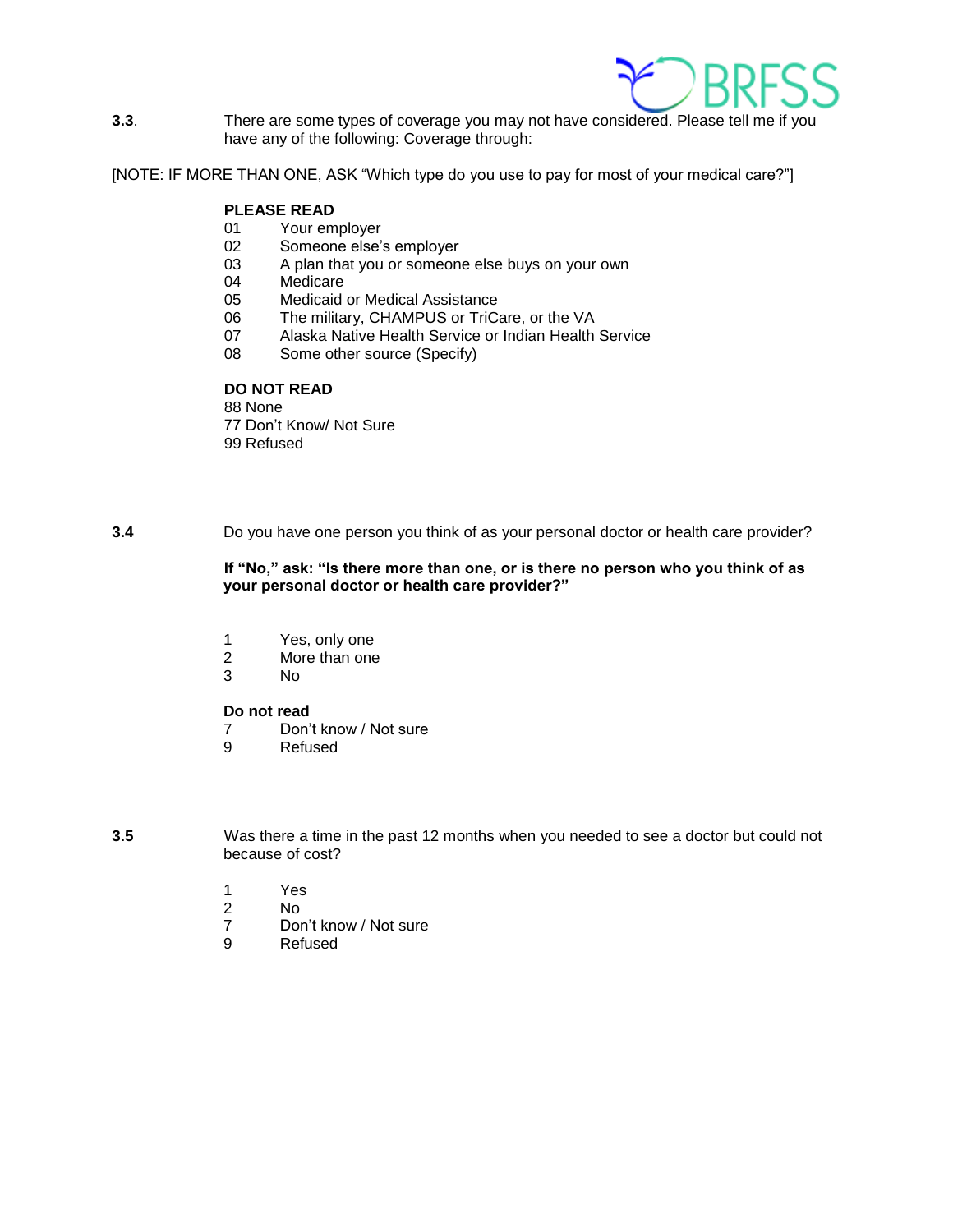

## Section 4: Exercise

- **4.1** During the past month, other than your regular job, did you participate in any physical activities or exercises such as running, calisthenics, golf, gardening, or walking for exercise?
	- 1 Yes
	- 2 No

#### **Do not read**

- 7 Don't know / Not sure
- 9 Refused

## Section 5: Diabetes

**5.1** Have you ever been told by a doctor that you have diabetes?

If "Yes" and respondent is female, ask: "Was this only when you were pregnant?"

If respondent says no, ask: "Have you been told you have prediabetes or **borderline diabetes?‖**

- 1 Yes
- 2 Yes, but female told only during pregnancy
- 3 No
- 4 No, pre-diabetes or borderline diabetes

#### **Do not read**

- 7 Don't know / Not sure
- 9 Refused

**If yes (1) – go to Diabetes Module (Module 2) and back to Section 6. If not yes (2-9) – go to Prediabetes Module (Module 1) and back to Section 6.**

## Section 6: Cardiovascular Disease Prevalence

Now I would like to ask you some questions about cardiovascular disease.

**6.1** Has a doctor, nurse, or other health professional EVER told you that you had any of the following?

a. A heart attack, also called a myocardial infarction?

- 1 Yes
- No.

- 7 Don't Know / Not Sure
- 9 Refused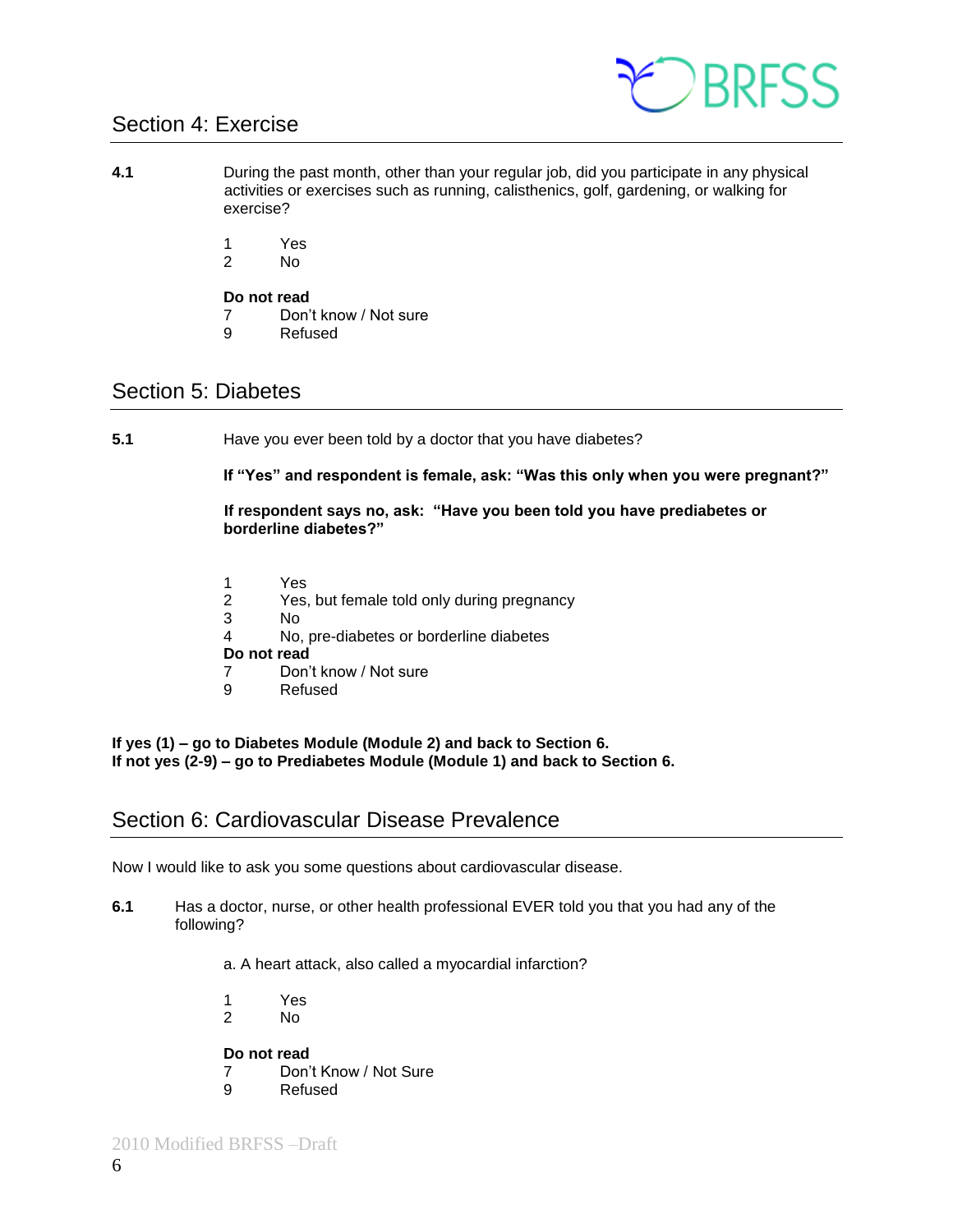

b. Angina or coronary heart disease?

1 Yes No. **Do not read** 7 Don't Know / Not Sure 9 Refused c. A stroke? 1 Yes<br>2 No No. **Do not read** 7 Don't Know / Not Sure

9 Refused

## Section 7: Preventive-Counseling Services

**7.1** The next two questions are about counseling services related to prevention that you might have received from a doctor, nurse, or other health professional.

Has a doctor or other health professional ever talked with you about your diet or eating habits?

- 1 Yes, within the past 12 months<br>2 Yes, within the past 3 years
- Yes, within the past 3 years
- 3 Yes, 3 or more years ago
- 4 No

#### **Do not read**

- 7 Don't know / Not sure
- 9 Refused
- **7.2** Has a doctor or other health professional ever talked with you about physical activity or exercise?
	- 1 Yes, within the past 12 months
	- 2 Yes, within the past 3 years
	- 3 Yes, 3 or more years ago
	- No

- 7 Don't know / Not sure
- 9 Refused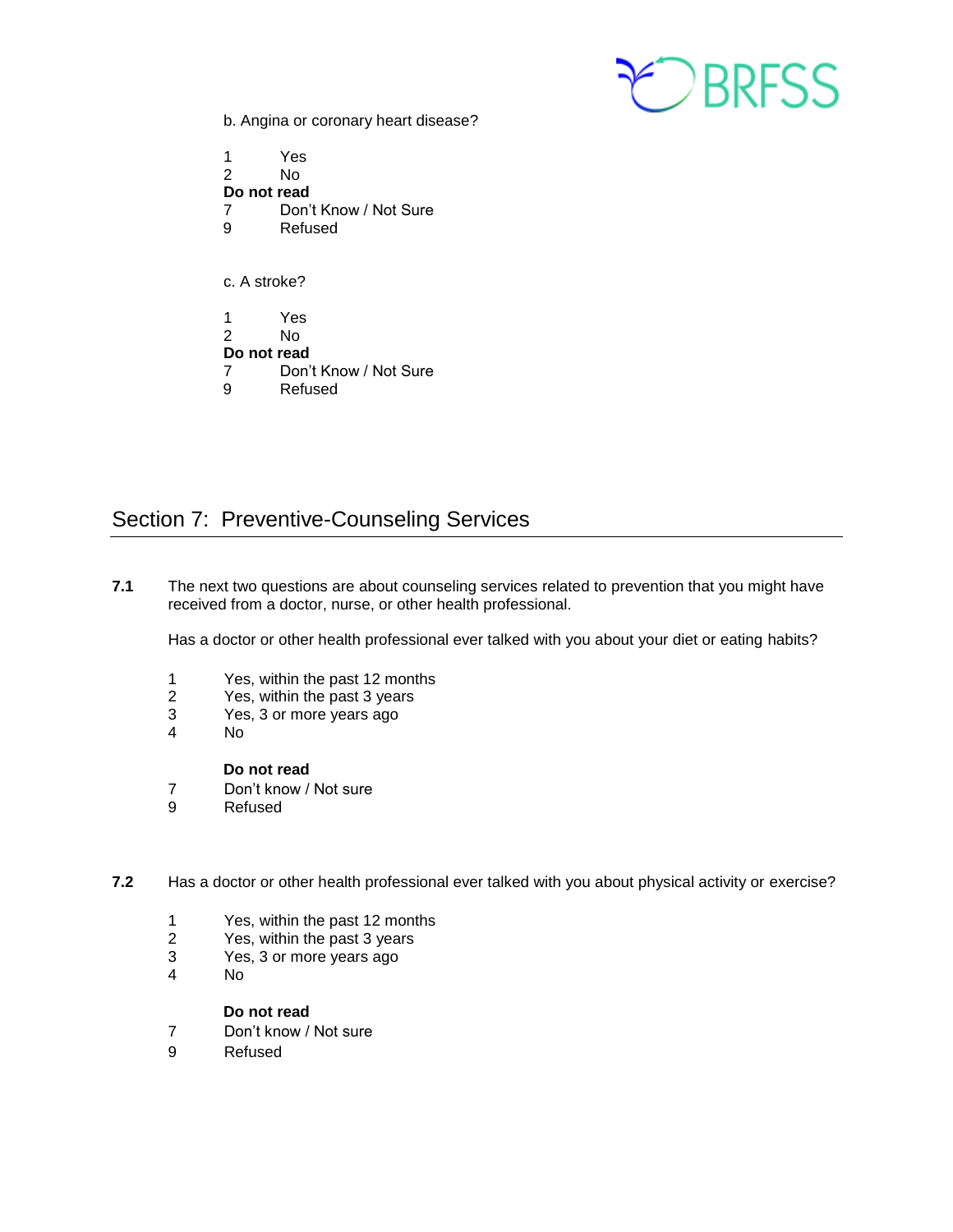

## Section 8: Health Problem Perceptions

**8.1** What do you think is the most important health problem facing Alaska's children and youth today?

#### **(Do Not Read – interviewer codes directly)**

- Cancer
- Cardiovascular disease (heart disease or stroke)
- **Diabetes**
- Asthma / respiratory conditions / lung disease
- Flu / influenza (seasonal or H1N1)
- Tuberculosis
- Smallpox
- HIV/AIDS
- Sexually transmitted diseases
- Mental health / depression
- Suicide
- Injuries
- Violence
- Cost of health care / services / drugs
- Lack of health insurance
- Lack of health care services available
- Obesity / being overweight
- Tobacco / smoking
- Alcohol
- Drug abuse
- Stress
- Lack of exercise / physical activity
- Poor nutrition
- Pollution
- Bullying
- Internet Safety
- Child abuse and neglect
- Teen pregnancy
- 29 Other (Specify)  $\frac{1}{2}$  \_\_\_\_\_
- Don't know / not sure
- Refused

## Section 9: Tobacco

| <b>Cigarette Use</b> |                                                              |                                  |                                  |
|----------------------|--------------------------------------------------------------|----------------------------------|----------------------------------|
| 9.1                  | Have you smoked at least 100 cigarettes in your entire life? |                                  |                                  |
|                      |                                                              | NOTE: $5$ packs = 100 cigarettes |                                  |
|                      | 2                                                            | Yes<br>No.                       | [Skip to 9.23]                   |
|                      | Do not read<br>9                                             | Don't know / Not sure<br>Refused | [Skip to 9.23]<br>[Skip to 9.23] |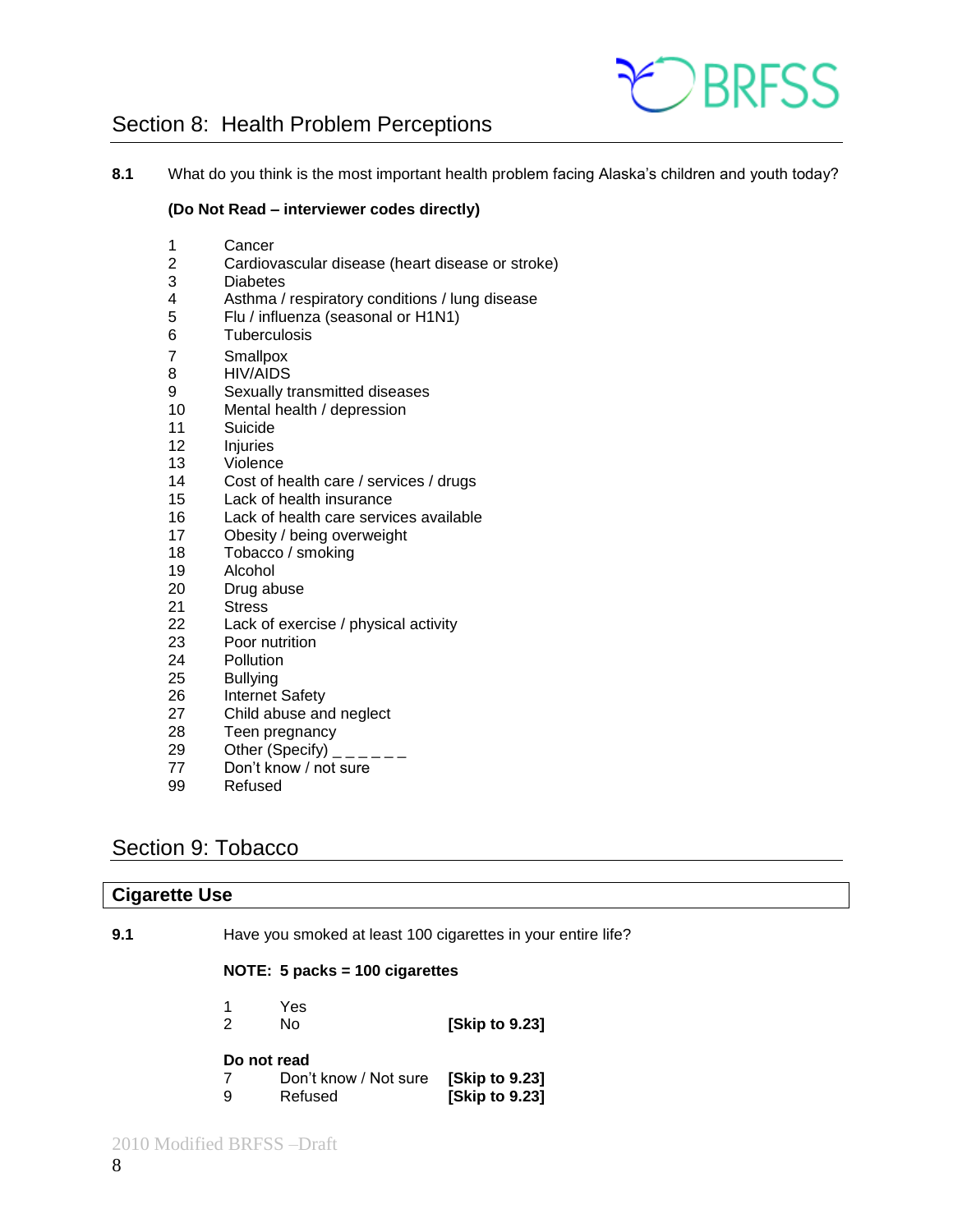

**9.2** Do you now smoke cigarettes every day, some days, or not at all?

| 1 | Every day             |                      |
|---|-----------------------|----------------------|
| 2 | Some days             |                      |
| 3 | Not at all            | [Skip to 9.11]       |
|   | Do not read           |                      |
|   | Don't know / Not sure | <b>Skip to 9.111</b> |
| 9 | Refused               | [Skip to 9.11]       |

#### **9.3** During the past 30 days, on how many days did you smoke cigarettes? **[CIGS30D]**

#### **Do not read**

| $0 - 30$ | Number of Days                       | [If $9.3 = 0$ Skip to $9.11$ ] |
|----------|--------------------------------------|--------------------------------|
| 77       | Don't Know / Not Sure [Skip to 9.11] |                                |
| 99       | Refused                              | [Skip to 9.11]                 |

[Note different wording depending on whether respondent is daily or some days smoker.] **9.4** [if 9.2=2, On the days when you smoked during the past 30 days] On the average, about how many cigarettes did you smoke a day? [NUMCIG]

#### **Do not read**

|     | 0-180 Number of Cigarettes    |
|-----|-------------------------------|
| 666 | Less than one cigarette a day |
| 777 | Don't Know / Not Sure         |
| 999 | Refused                       |

[Note different wording depending on whether respondent is daily or some days smoker.] **9.5** if 9.2=2:On the days that you smoke, How soon after you wake up do you smoke your first cigarette? Would you say

- 1 Within 15 minutes<br>2 15 to 30 minutes
- 2 15 to 30 minutes
- 3 31 to 60 minutes
- 4 1 to 2 hours
- 5 2 hours or more

#### **Do not read**

- 7 Don't know/ Not sure<br>9 Refused
- **Refused**

#### **9.6** Where do you usually buy cigarettes?

| 1 | In your community                         |                |
|---|-------------------------------------------|----------------|
| 2 | In another community in Alaska            |                |
| 3 | In a community outside Alaska             | [Skip to 9.8]  |
| 4 | Using the Internet                        | [Skip to 9.10] |
| 5 | Using mail-order source or and 800 number | [Skip to 9.10] |
|   | Do not read                               |                |
|   | Don't Know / Not Sure                     | [Skip to 9.9]  |
| 9 | Refused                                   | [Skip to 9.9]  |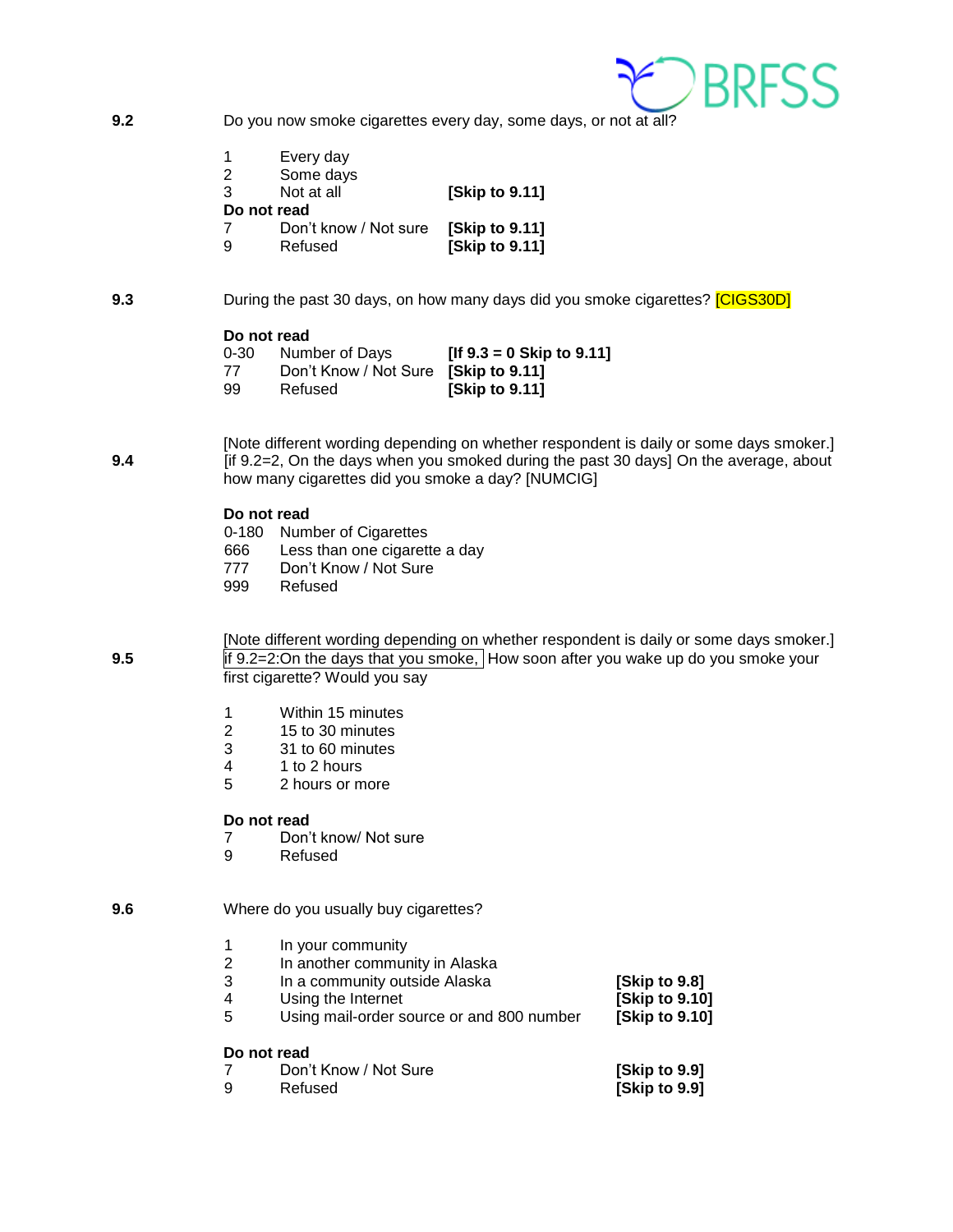

#### **Ask of those who usually buy in Alaska (9.6 = 1 or 2)**

**9.7** In what type of store do you usually buy cigarettes?

- 1 Convenience stores/gas stations **[Skip to 9.9]** 2 Supermarkets **[Skip to 9.9]**
- 3 Liquor or drug stores (pharmacies) **[Skip to 9.9]**
- 
- 4 Tobacco discount stores **[Skip to 9.9]** 5 Other discount stores, such as Wal-Mart **[Skip to 9.9]**
- 6 Military commissaries **[Skip to 9.9]**
- 7 Other type of store **(specify)**

**\_\_\_\_\_\_\_\_\_\_\_\_\_\_\_\_\_\_\_\_\_\_\_\_\_\_\_\_\_\_\_\_\_\_\_\_\_\_\_\_\_[Skip to 9.9]**

#### **Ask of those who usually buy outside Alaska (9.6=3)**

**9.8** From which state do you usually buy them? **(open-ended answer)**

#### Ask of those who usually buy in Alaska or outside Alaska (all smokers except if  $9.6 = 4$  or 5)

\_\_\_\_\_\_\_\_\_\_\_\_\_\_\_\_\_\_\_\_\_\_\_\_\_\_\_\_\_\_\_\_\_\_\_\_\_\_\_\_\_\_\_\_\_\_\_\_\_\_\_\_\_\_\_\_\_\_\_\_\_\_\_\_\_\_\_\_\_\_\_

- **9.9** In the last year, have you bought cigarettes over the Internet, or using a mail-order source?
	- 1 Yes
	- 2 No **[Skip to 9.11]**

#### **Do not read**

- 7 Don't Know / Not Sure **[Skip to 9.11]**
- 9 Refused **[Skip to 9.11]**

#### Ask of those who usually buy over the Internet/mail order [9.6 = 4 or 5] or have done so in the last **year [9.9 = 1]**

**9.10** In the last three months, about how many cartons or packs of cigarettes have you bought through the Internet or using a mail-order source?

 $\frac{1}{2}$  \_\_ \_ \_ number of (1 = packs, 2 = cartons)

#### **Do not read**

7777 Don't Know / Not Sure<br>9999 Refused Refused

**9.11** How old were you when you first started smoking cigarettes regularly?

- <sub>\_\_\_</sub> Code age in years
- 88 Never smoked regularly *(don't read)*
- 77 Don't Know / Not Sure
- 99 Refused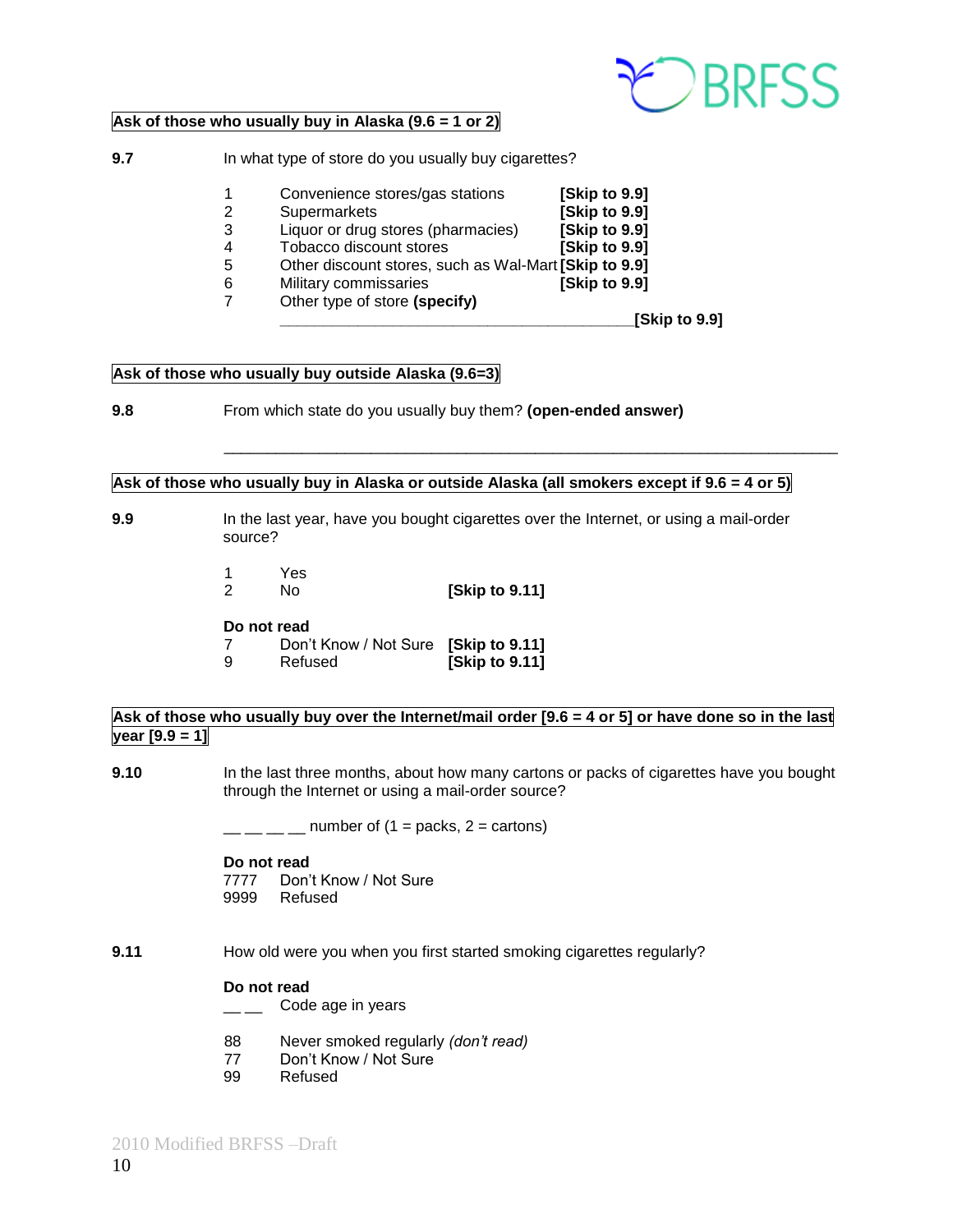

- **9.12** Around this time 12 months ago, were you smoking cigarettes every day, some days, or not at all?
	- 1 Every Day
	- 2 Some Days
	- 3 Not at all

- 7 Don't Know/Not Sure
- 9 Refused

#### **Ask of Former Smokers (9.1 = 1 and 9.2 = 3) else skip to 9.15**

#### **9.13** About how long has it been since you last smoked cigarettes regularly?

- 1 Within the past month<br>2 Within the past 3 mont
- 2 Within the past 3 months<br>3 Within the past 6 months
- Within the past 6 months
- 4 Within the past year<br>5 Within the past 5 year
- 5 Within the past 5 years

#### **[If 1-5 continue to 9.14]**

- 6 Within 10 years
- 7 10 or more years ago

#### **Do not read**

- 8 Don't Know / Not Sure
- 9 Refused

#### **[If 6-9 Skip to Health Professional Care (9.23)]**

- **9.14** In the 12 months prior to your quitting, did any doctor, dentist, or other health professional advise you to stop smoking?
	- 1 Yes
	- 2 No

- 7 Don't Know/Not Sure
- 9 Refused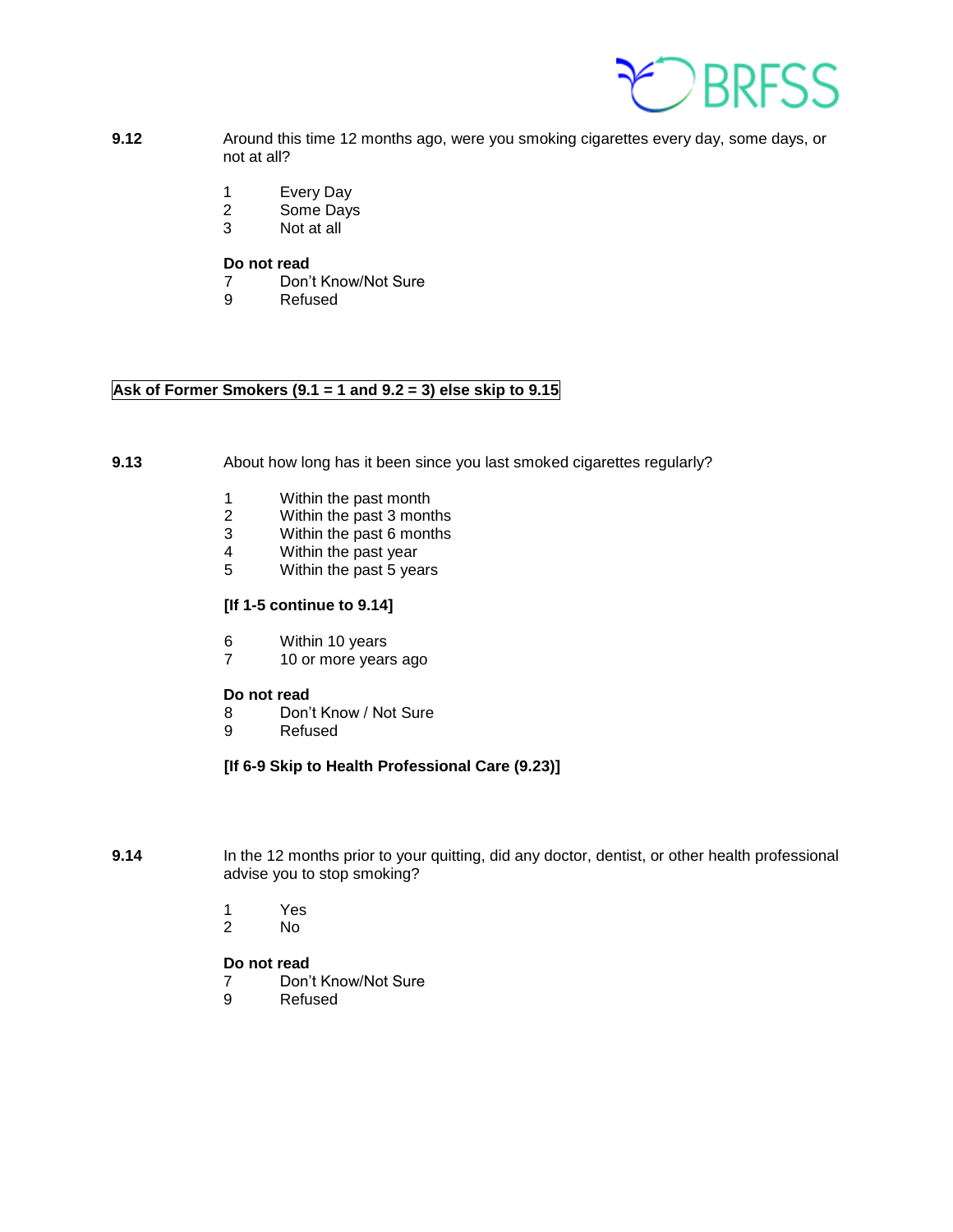

#### **Cessation - Ask of Current Smokers (9.2 = 1 or 2)**

**9.15** During the past 12 months have you stopped smoking for one day or longer because you were trying to quit smoking?

- 1 Yes
- 2 No **[Skip to 9.20]**

#### **Do not read**

- 7 Don't know / Not sure **[Skip to 9.20]** 9 Refused **[Skip to 9.20]**
- **9.16** How many times during the past 12 months have you stopped smoking because you were trying to quit smoking?

#### **Do not read**

|     | 1 -776 times        |                |
|-----|---------------------|----------------|
| 777 | Don't know/Not sure |                |
| 888 | <b>None</b>         | [Skip to 9.18] |
| 999 | Refused             |                |

**9.17** During the past 12 months, what is the longest length of time you stopped smoking because you were trying to quit smoking?

#### **Do not read**

- $\frac{1}{2}$  days<br>2 \_ week
- weeks
- 3\_ \_ months
- 777 Don't know/Not sure
- 999 Refused

**Methods of Quitting - Ask of Current Smokers who have tried to quit during past 12 months (9.15 = 1) or Former Smokers who quit within past 5 years (9.13 = 1-5)**

#### **9.18 Former Smokers:**

When you quit smoking for good…

#### **Current Smokers:**

The last time you tried to quit smoking…

Did you use the nicotine patch, nicotine gum, or any other medication to help you quit?

- 1 Yes
- 2 No

- 7 Don't know / Not sure
- 9 Refused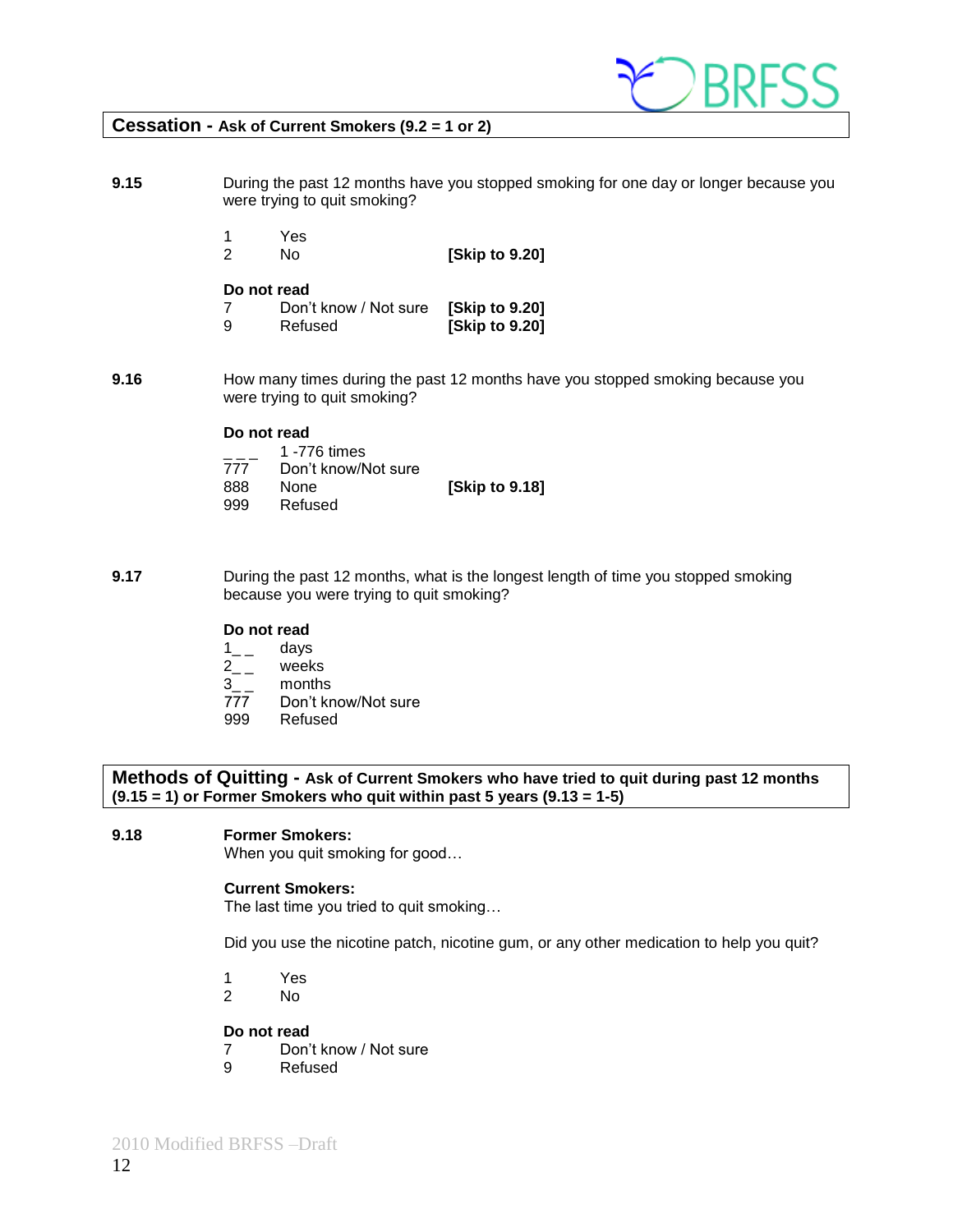

#### **9.19 Former Smokers:**

When you quit smoking for good…

#### **Current Smokers:**

The last time you tried to quit smoking…

Did you use any other assistance, such as classes or counseling?

- 1 Yes<br>2 No
- 2 No

#### **Do not read**

- 7 Don't know / Not sure
- 9 Refused

#### **[Former Smokers (9.1 = 1 and 9.2 = 3) skip to 9.23]**

### **Stages of Readiness (for Quitting Smoking) - Ask of Current Smokers (9.2 = 1 or 2)**

**9.20** Would you like to quit smoking?

|   | Yes. |                |
|---|------|----------------|
| 2 | No.  | [Skip to 9.23] |

#### **Do not read**

| 7 | Don't know / Not sure | [Skip to 9.23] |
|---|-----------------------|----------------|
| 9 | Refused               | [Skip to 9.23] |

#### **9.21** Are you seriously considering stopping smoking within the next 6 months?

|   | Yes. |                |
|---|------|----------------|
| 2 | No   | [Skip to 9.23] |

#### **Do not read**

|   | Don't know / Not sure [Skip to 9.23] |                |
|---|--------------------------------------|----------------|
| 9 | Refused                              | [Skip to 9.23] |

#### **9.22** Are you planning to stop smoking within the next 30 days?

- 1 Yes<br>2 No
- No.

- 7 Don't know / Not sure
- 9 Refused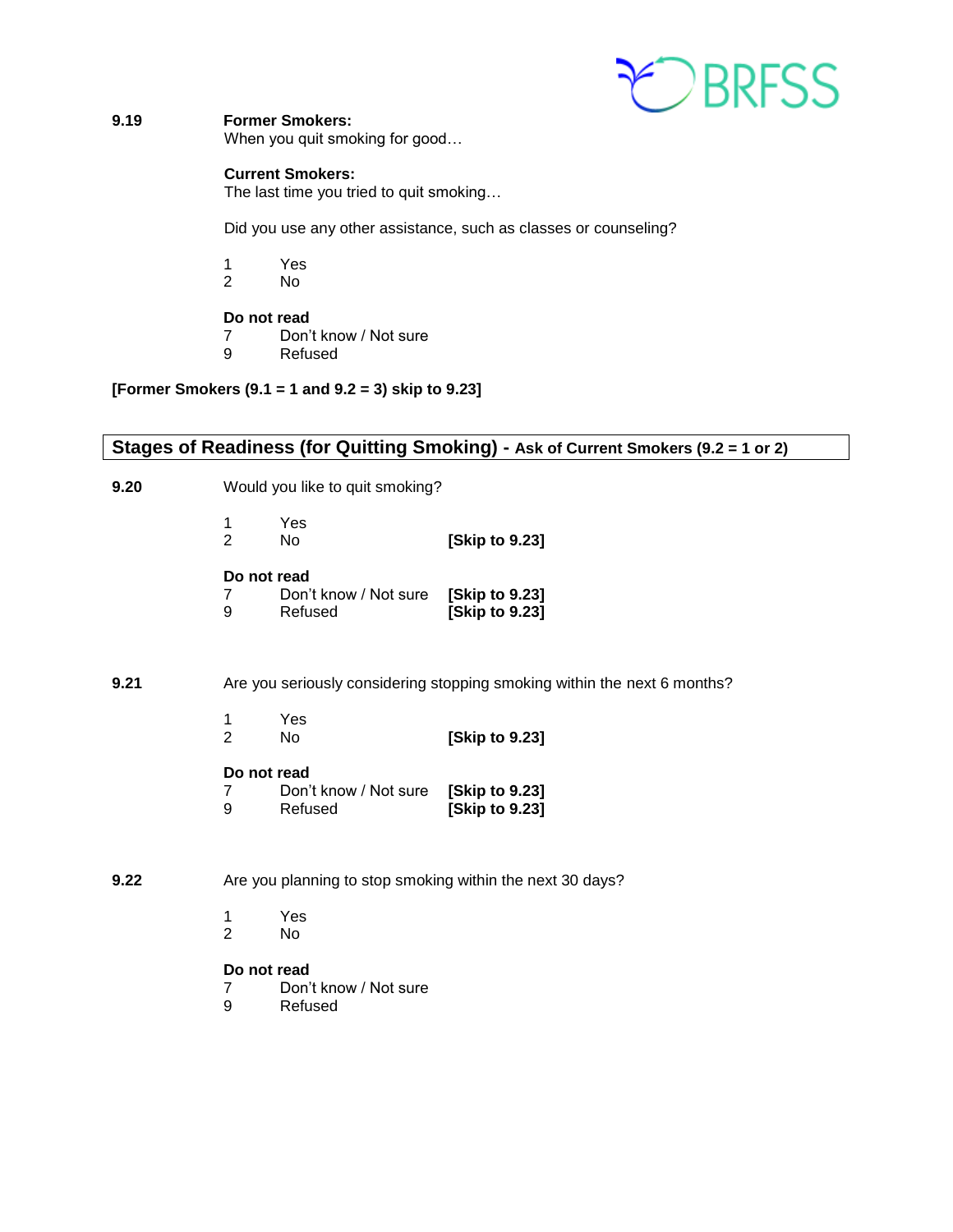

#### **Health Professional Care - Ask of All Respondents**

**9.23** In the past 12 months, have you seen a doctor, nurse, or other health professional to get any kind of care for yourself?

1 Yes

2 No **[Skip to 9.27]**

#### **Do not read**

7 Don't know / Not sure **[Skip to 9.27]**  9 Refused **[Skip to 9.27]**

#### **Health Professional Advice - Ask of Current Smokers (9.2 = 1 or 2)**

**9.24** In the past 12 months, has a doctor, nurse, or other health professional advised you to quit smoking?

1 Yes **[Skip to 9.26]**

2 No

**Do not read**

- 7 Don't know / Not sure
- 9 Refused

#### **Health Professional Assessment**

**Ask of Never Smokers (9.1 = 2, 7, or 9), Former Smokers (9.1 = 1 and 9.2 = 3), and Current Smokers who were not advised to quit (9.24 = 2, 7, or 9)**

**9.25** During the past 12 months, did any doctor or other health professional ask if you smoke?

|   | Yes | [Skip to 9.27] |
|---|-----|----------------|
| 2 | No  | [Skip to 9.27] |

**Do not read**

|   | Don't know / Not sure | [Skip to 9.27] |
|---|-----------------------|----------------|
| 9 | Refused               | [Skip to 9.27] |

#### **Ask of Current Smokers advised to quit (9.24 = 1)**

- **9.26** In the past 12 months, when a doctor or other health professional advised you to quit smoking, did they also do any of the following?
	- (a) Prescribe or recommend a patch, nicotine gum, nasal spray, an inhaler, or pills such as Zyban?
	- 1 Yes
	- 2 No

- 7 Don't know / Not sure<br>9 Refused
- **Refused**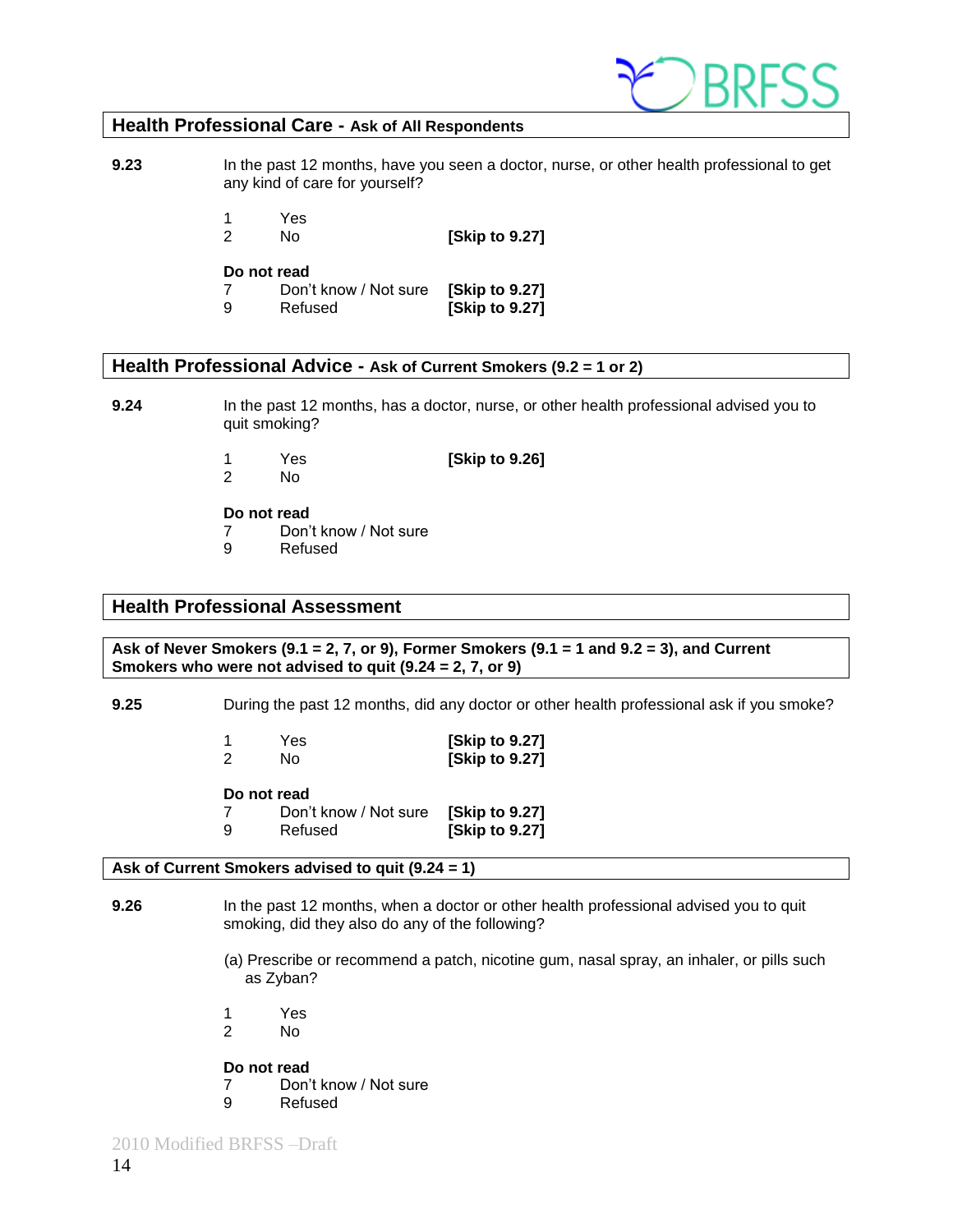

- (b) Suggest that you set a specific date to stop smoking?
- 1 Yes
- 2 No

- 7 Don't know / Not sure
- 9 Refused
- (c) Suggest that you use a smoking cessation class, program, quit line, or counseling?
- 1 Yes<br>2 No
- No.

#### **Do not read**

- 7 Don't know / Not sure
- 9 Refused
- (d) Provide you with booklets, videos, or other materials to help you quit smoking on your own?
- 1 Yes
- 2 No

#### **Do not read**

- 7 Don't know / Not sure
- 9 Refused

#### **Cessation Benefit question – Ask of respondents who have some health insurance coverage (3.1=1 or 3.3=1-8)**

- **9.27** Does your health insurance coverage pay for the cost of any help to quit using tobacco, such as a stop-smoking or stop-chewing program, or nicotine patches, pills, or other medications?
	- 1 Yes
	- 2 No

- 7 Don't know/Not sure<br>9 Refused
- **Refused**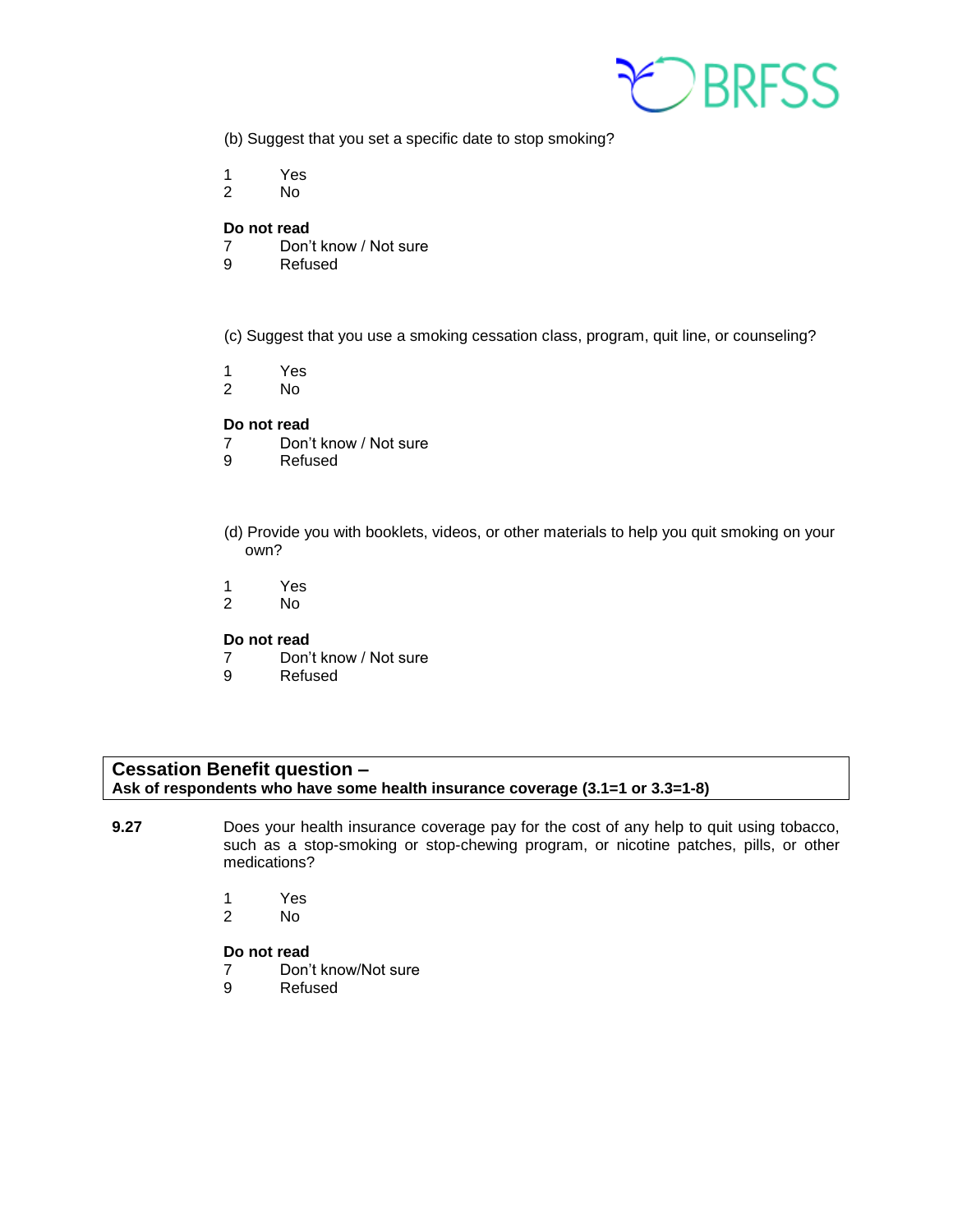

#### **Smokeless Tobacco Use**

**9.28** Have you ever used or tried any smokeless tobacco products such as chewing tobacco, snuff, Iq'mik\*, or Blackbull? Probe for which.

#### **Check all that apply**

- 1 Yes, chewing tobacco
- 2 Yes, snuff
- 3 Yes, Iq'Mik or Blackbull
- 4 Yes, Snus
- 5 Yes, other (specify)
- 6 No, None **[Skip to 9.40]**

#### **Do not read**

- 7 Don't know / Not sure **[Skip to 9.40]**
- 9 Refused **[Skip to 9.40]**

\*Include prompt: By smokeless tobacco use we also mean Iq'mik (also known as blackbull). Iq'mik is a form of smokeless tobacco that is chewed. It is made by mixing fire-cured tobacco leaves and "punk ash", which is the ash generated by burning a fungus that grows on birch trees.

**9.29** Do you currently use any smokeless tobacco products such as chewing tobacco, snuff, Iq'mik\*, or Blackbull? Probe for which.

#### **Check all that apply**

- 1 Yes, chewing tobacco
- 2 Yes, snuff
- 3 Yes, Iq'Mik or Blackbull
- 4 Yes, Snus
- 5 Yes, other (specify)
- 6 No, None **[Skip to 9.31]**

#### **Do not read**

7 Don't know / Not sure **[Skip to 9.31]** 9 Refused **[Skip to 9.31]**

**9.30** In how many of the past 30 days did you use smokeless tobacco products? **Do not read**

- $\equiv$  Days
- 88 None
- 99 Refused
- **9.31** How old were you when you first started using smokeless tobacco regularly? **Do not read**
	- $\mathsf{L}$   $\mathsf{\subseteq}$  Code age in years
	- 88 Never used smokeless tobacco regularly
	- 77 Don't know/not sure
	- 99 Refused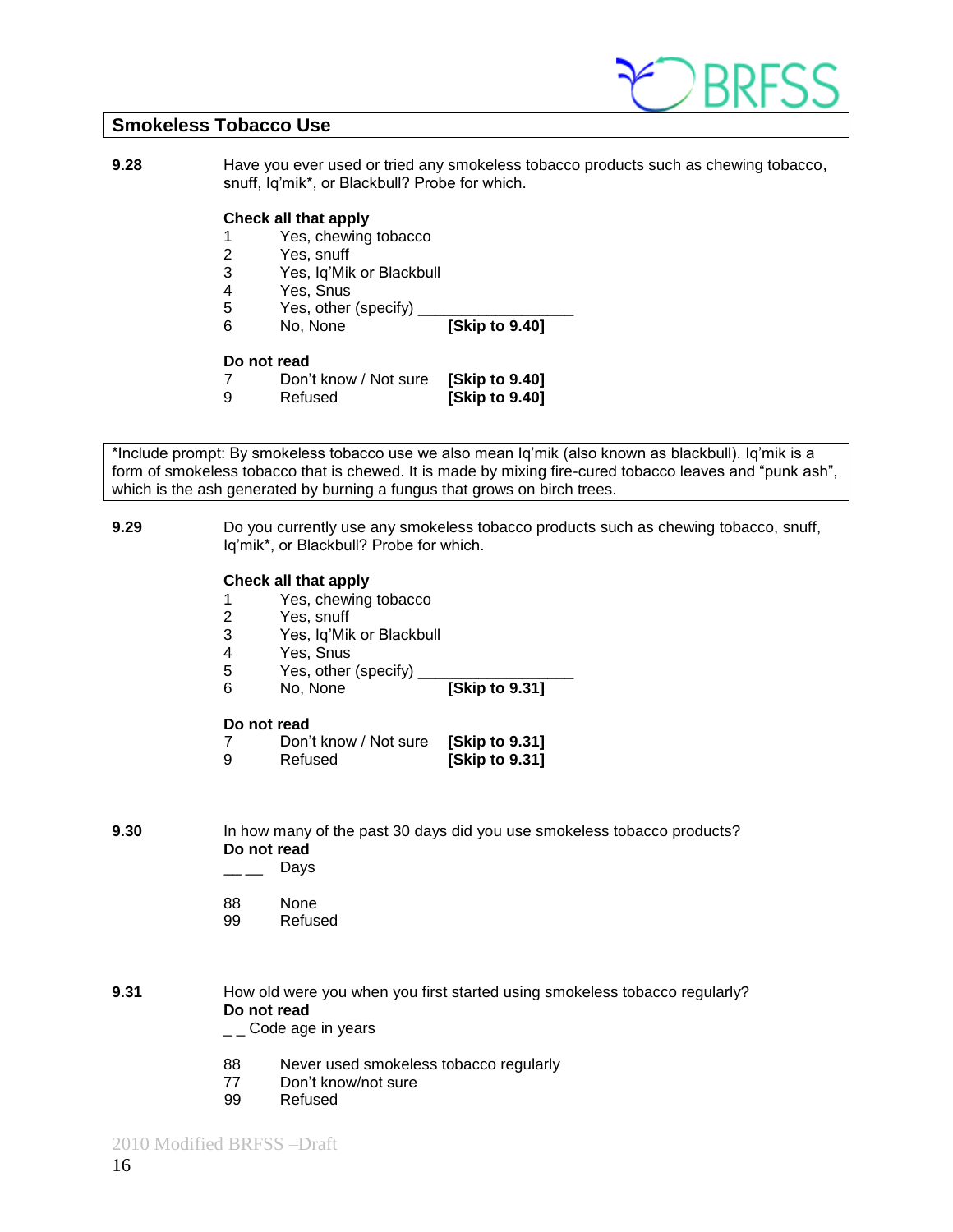

#### **Smokeless Tobacco Cessation - Ask of Current ST Users (9.29 = 1 - 5)**

**9.32** During the past 12 months have you stopped using smokeless tobacco for one day or longer because you were trying to quit?

- 1 Yes
- 2 No **[Skip to 9.35]**

#### **Do not read**

- 7 Don't know / Not sure **[Skip to 9.35] [Skip to 9.35]**
- **9.33** How many times during the past 12 months have you stopped using smokeless tobacco because you were trying to quit?

#### **Do not read**

|     | 1 -776 times        |                |
|-----|---------------------|----------------|
| 777 | Don't know/Not sure |                |
| 888 | <b>None</b>         | [Skip to 9.35] |
| 999 | Refused             |                |

**9.34** During the past 12 months, what is the longest length of time you stopped using smokeless tobacco because you were trying to quit?

#### **Do not read**

- $\frac{1}{2}$  days<br>2 \_ week
- weeks
- 3\_ \_ months
- 777 Don't know/Not sure<br>999 Refused
- Refused
- **9.35** Would you like to quit using smokeless tobacco?

| -1          | Yes                   |                      |
|-------------|-----------------------|----------------------|
| 2           | N٥                    | [Skip to 9.39]       |
| Do not read |                       |                      |
| 7           | Don't know / Not sure | <b>Skip to 9.391</b> |
| 9           | Refused               | [Skip to 9.39]       |

**9.36** Are you seriously considering quitting using smokeless tobacco products within the next 6 months?

|   | Yes                   |                      |
|---|-----------------------|----------------------|
| 2 | N٥                    | [Skip to 9.39]       |
|   | Do not read           |                      |
|   | Don't know / Not sure | <b>Skip to 9.391</b> |
| 9 | Refused               | [Skip to 9.39]       |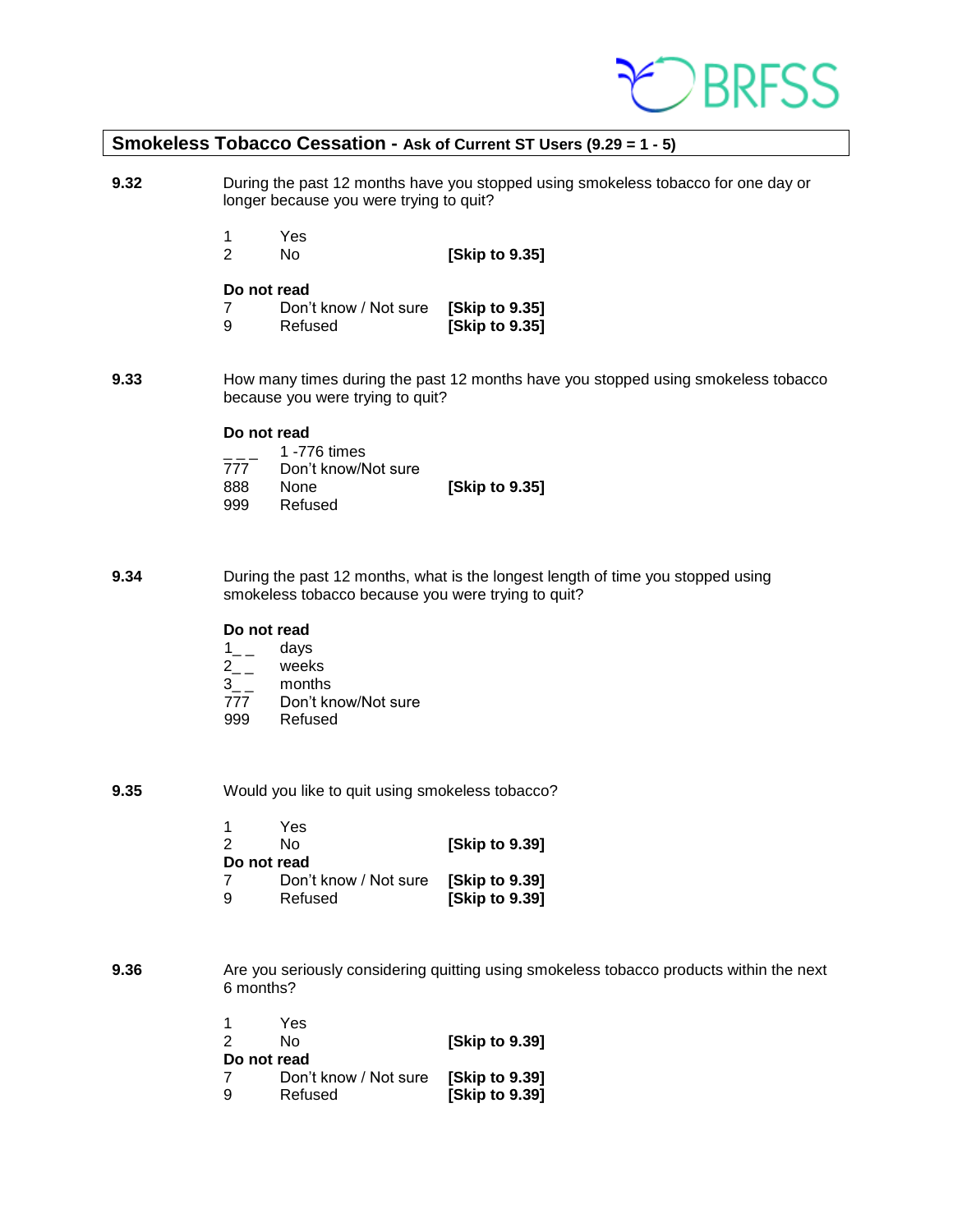

- **9.37** Are you seriously considering quitting using smokeless tobacco products within the next 30 days?
	- 1 Yes
	- 2 No

- 7 Don't know / Not sure
- 9 Refused

#### **Ask of Former Smokeless Tobacco Users (9.28 =1 - 5 and 9.29 = 6)**

#### **9.38** About how long has it been since you last used smokeless tobacco regularly?

- 1 Never regularly used smokeless tobacco
- 2 Within the past month
- 3 Within the past 3 months
- 4 Within the past 6 months
- 
- 5 Within the past year<br>6 Within the past 5 year Within the past 5 years
- 7 Within 10 years
- 8 10 or more years ago

#### **Do not read**

- 77 Don't know/Not sure
- 99 Refused

#### **Ask of Current ST Users (9.29 = 1 - 5)**

- **9.39** In the past 12 months, has any doctor, dentist or other health professional advised you to stop using smokeless tobacco?
	- 1 Yes **[Skip to 9.41]**
	- 2 No

#### **Do not read**

- 7 Don't know / Not sure
- 9 Refused

#### **Ask of Never ST users (9.28 = 6, 7, or 9), Former ST users (9.29 = 6), and Current ST users NOT advised to quit (9.39 = 2, 7, or 9)**

- **9.40** In the past 12 months, has any doctor, dentist or other health professional asked if you use smokeless tobacco products such as chewing tobacco, snuff, Iq'mik or Blackbull?
	- 1 Yes
	- 2 No

- 7 Don't know / Not sure
- 9 Refused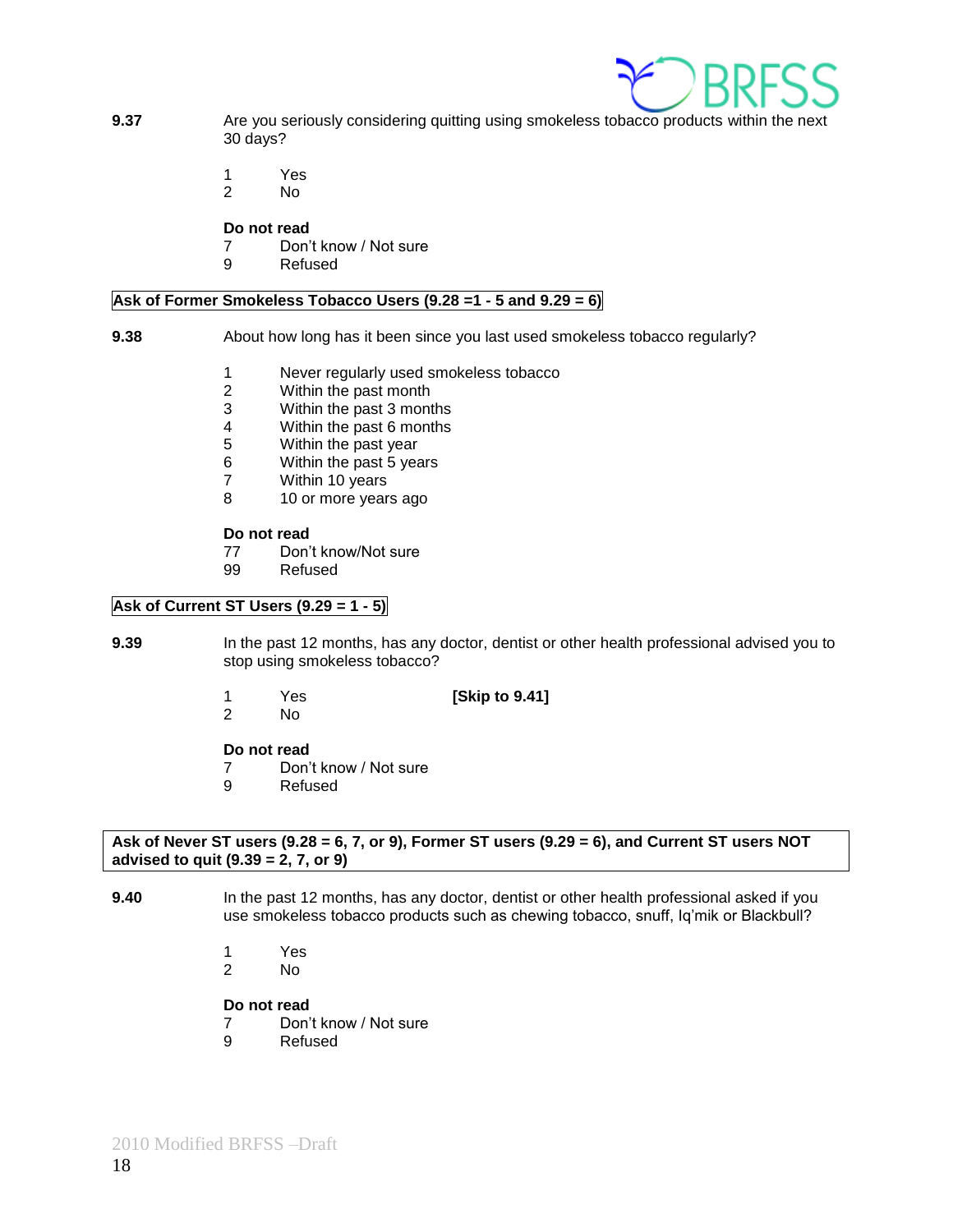

#### **New Tobacco Products – Ask of All Respondents**

**9.41** Do you currently use any of the new tobacco products, such as e-cigarettes, lozenges, Camel orbs, Camel Snus, or anything else? **CHECK ALL THAT APPLY**

- 1 Yes, E-cigarettes
- 2 Yes, lozenges
- 3 Yes, Camel Orbs
- 4 Yes, Camel Snus
- 5 Yes, other:
- 7 None

#### **Do not read**

- 7 Don't know/Not sure
- 9 Refused

Ask only if respondent is current smoker who also currently uses either smokeless or new tobacco product  $(9.2 = 1-2$  AND  $(9.29 = 1-5$  and/or  $9.41 = 1-5)$ 

**9.42** Have you ever used smokeless tobacco or the new tobacco products **[include new tobacco products on screen for interviewer to refer to—WILL NOT BE READ]** to replace cigarettes?

#### **Probe for which. DO NOT READ RESPONSES. CHECK ALL THAT APPLY.**

- 1 Yes, smokeless
- 2 Yes, new tobacco products
- 3 Yes both smokeless and new products
- 4 No
- 7 Don't know/Note sure
- 9 Refused

#### **Secondhand Smoke – Ask of All Respondents**

**9.43** How many people, including you, who live in your household currently smoke cigarettes, cigars, or pipes?

#### **Do not read**

- $\frac{1}{2}$  Number of current smokers in household<br>88 No current smokers in household
- No current smokers in household
- 77 Don't know/not sure
- 99 Refused

**9.44** In the past 30 days, has anyone, including yourself, smoked cigarettes, cigars, or pipes anywhere inside your home?

- 1 Yes
- 2 No

- 7 Don't know / Not sure
- 9 Refused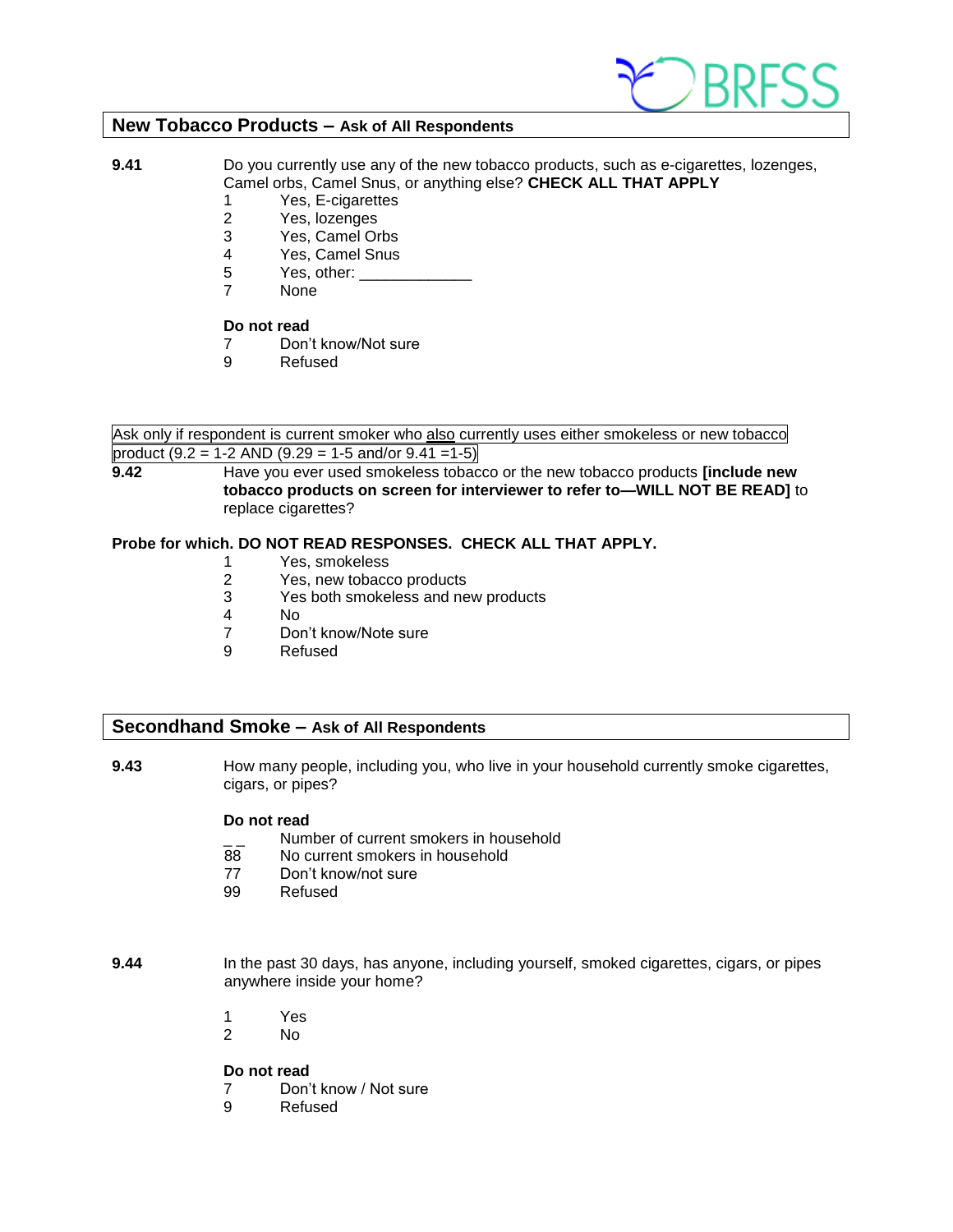

- **9.45** Which statement best describes the rules about smoking inside your home? Do not include decks, garages, or porches.
	- 1 Smoking is not allowed anywhere inside your home
	- 2 Smoking is allowed in some places or at some times
	- 3 Smoking is allowed anywhere inside the home

- 7 Don't know / Not sure
- 9 Refused

**9.46** Do you own or rent your home?

- 1 Rent
- 2 Own

**Do not read**

3 Other (Specify: \_\_\_\_\_\_\_\_\_\_\_\_\_\_\_)

Interviewer note: Adult children who live at home qualify for the "other" category whether they pay rent or not"

- 7 Don't know/Not sure<br>9 Refused
	- **Refused**

**9.47** In what type of place do you currently live? Is it ... [HOMETYPE]

- 1 A single family home **[SKIP TO 9.50]**
- 2 An apartment, condominium, or townhouse in which you share one or more walls with other units
- 3 Room in shared house, or boarding house
- 4 Other

#### **Do not read**

- 7 Don't know/Not sure
- 9 Refused
- **9.48** Has your landlord, property manager, or board of directors set any rules regarding tobacco smoking on the property where you live? [PROPRULE]
	- 1 Yes
	- 2 No

#### **Do not read**

- 7 Don't know/Not sure
- 9 Refused

**[Ask of all who live in an apartment, condominium, or townhouse in which they share one or more walls with other units or shared housing (Q9.47=2-3), else skip to 9.50.]**

2010 Modified BRFSS –Draft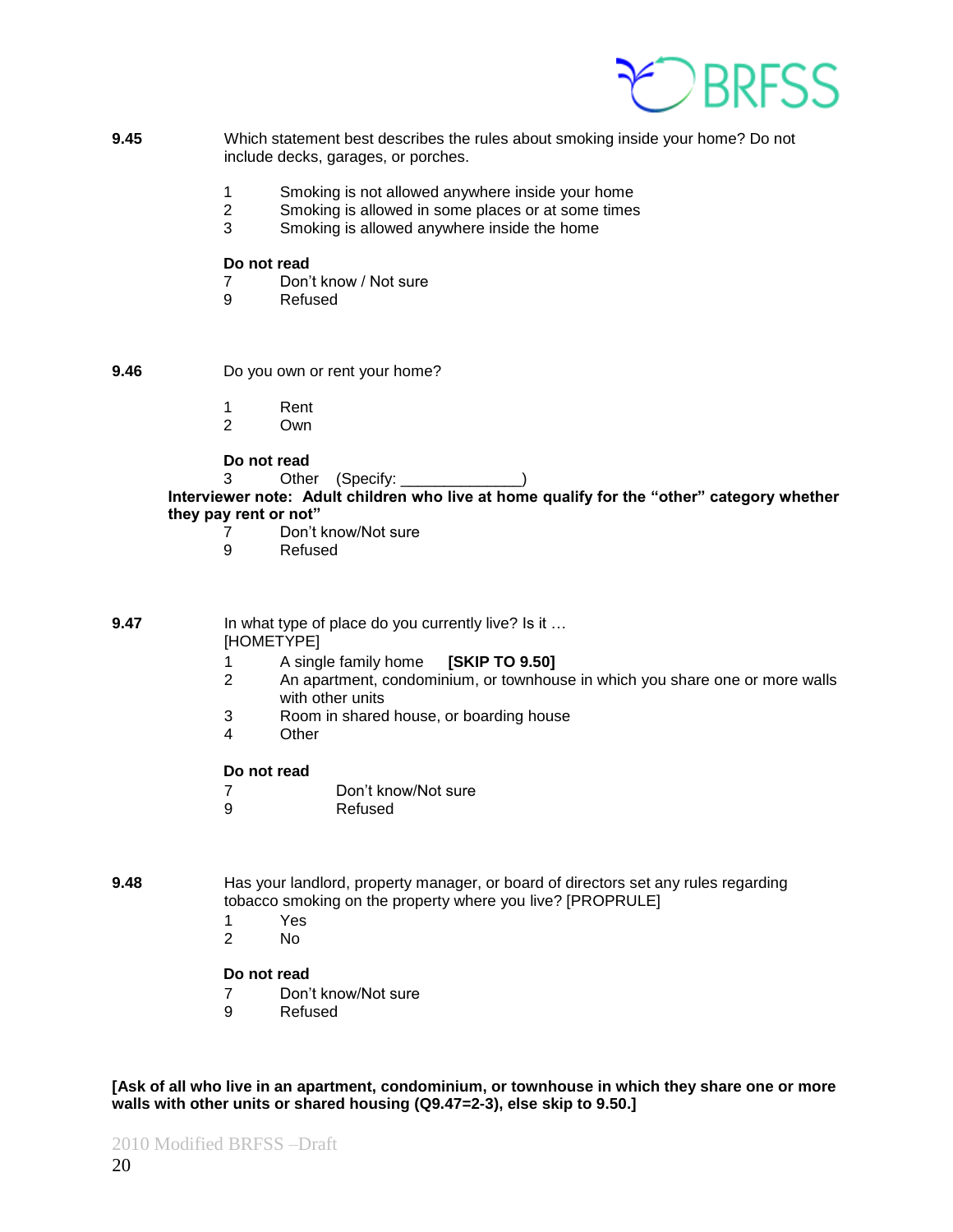

- **9.49** How often, if ever, have you experienced secondhand smoke drifting into your home or into common spaces from nearby apartments or from outside? SHSRENT
	- 1 Every day
	- 2 A few times a week
	- 3 A few times a month
	- 4 Rarely<br>5 Never
	- **Never**

- 7 Don't know/Not sure<br>9 Refused
- **Refused**

#### **Now I am going to ask you some questions about workplace policies**

**9.50** While working at your job, are you indoors most of the time?

- 
- 1 Yes 2 No
- 3 Not employed **[Skip to 9.54]**

#### **Do not read**

| 7 | Don't know / Not sure | [Skip to 9.53] |
|---|-----------------------|----------------|
| 9 | Refused               | [Skip to 9.53] |

**9.51** In the past 30 days, were you exposed to smoke from someone else's cigarettes, cigars, or pipes anywhere indoors at your workplace?

- 1 Yes
- 2 No
- 3 My workplace does not have any indoor area

#### **Do not read**

- 7 Don't know / Not sure<br>9 Refused
- **Refused**

#### **9.52** In the past 30 days, were you exposed to smoke from someone else's cigarettes, cigars, or pipes outside near the entrances or doorways to indoor areas of your workplace?

- 1 Yes<br>2 No
- No.
- 3 My workplace does not have any indoor area

- 7 Don't know / Not sure
- 9 Refused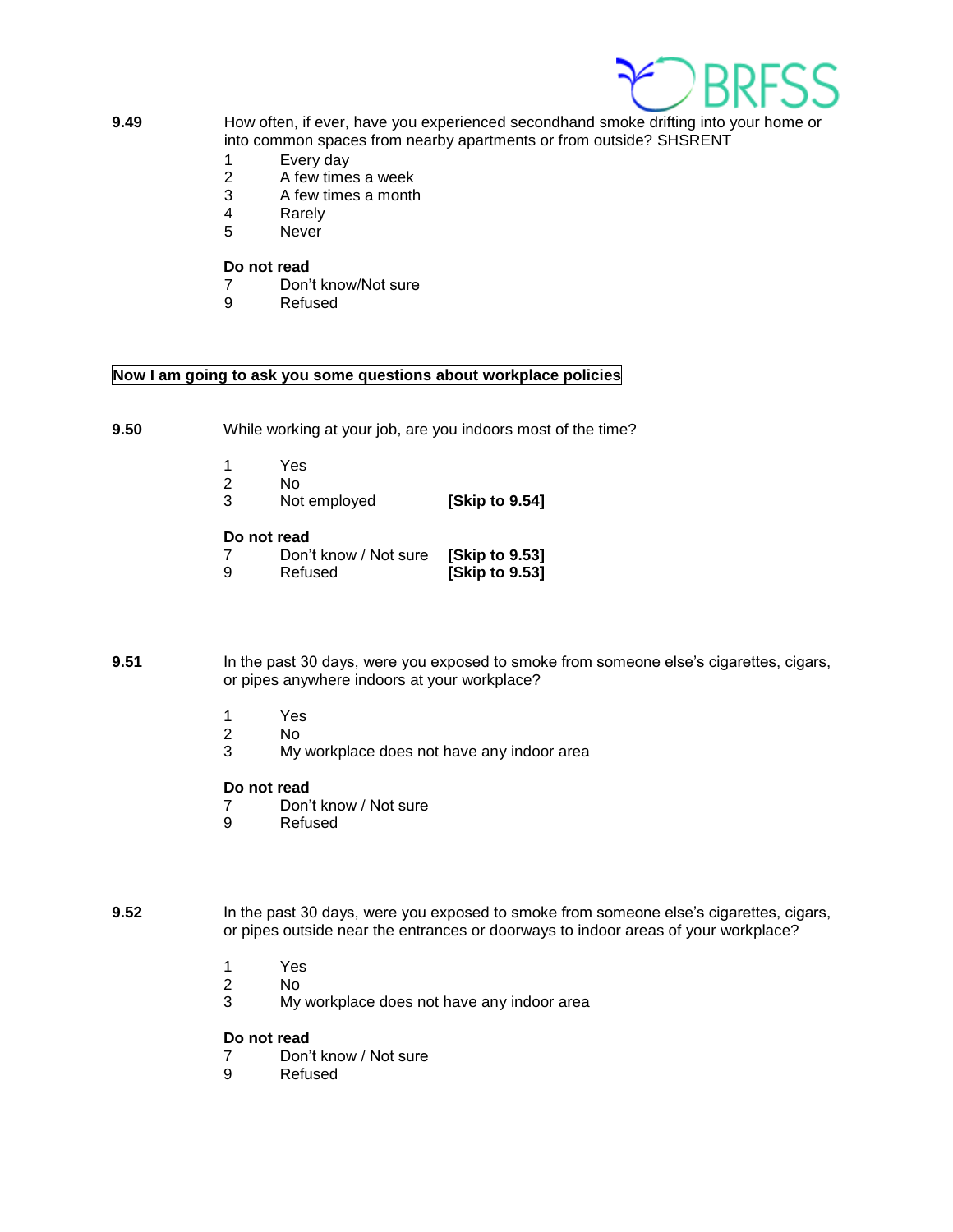

- **9.53** Which of the following best describes your place of work's official smoking policy for work areas?
	- 1 Smoking is not allowed in any work areas
	- 2 Smoking is allowed in some work areas
	- 3 Smoking is allowed in all work areas

- 7 Don't know / Not sure<br>9 Refused
- **Refused**

#### **Exposure in Cars – Ask of All Respondents**

- **9.54** In the past 30 days, has anyone, including yourself, smoked cigarettes, cigars, or pipes in a car you were in?
	- 1 Yes
	- 2 No

#### **Do not read**

- 7 Don't know / Not sure
- 9 Refused

#### **Attitudes about Secondhand Smoke – Ask of All Respondents**

- **9.55** In indoor work areas, do you think that smoking should be allowed in all areas, some areas, or not allowed at all?
	- 1 All areas
	- 2 Some areas
	- 3 Not allowed at all

#### **Do not read**

- 7 Don't know / Not sure (no opinion)
- 9 Refused

**9.56** In restaurants, do you think that smoking should be allowed in all areas, some areas, or not allowed at all?

- 1 All areas
- 2 Some areas
- 3 Not allowed at all

- 7 Don't know / Not sure (no opinion)
- 9 Refused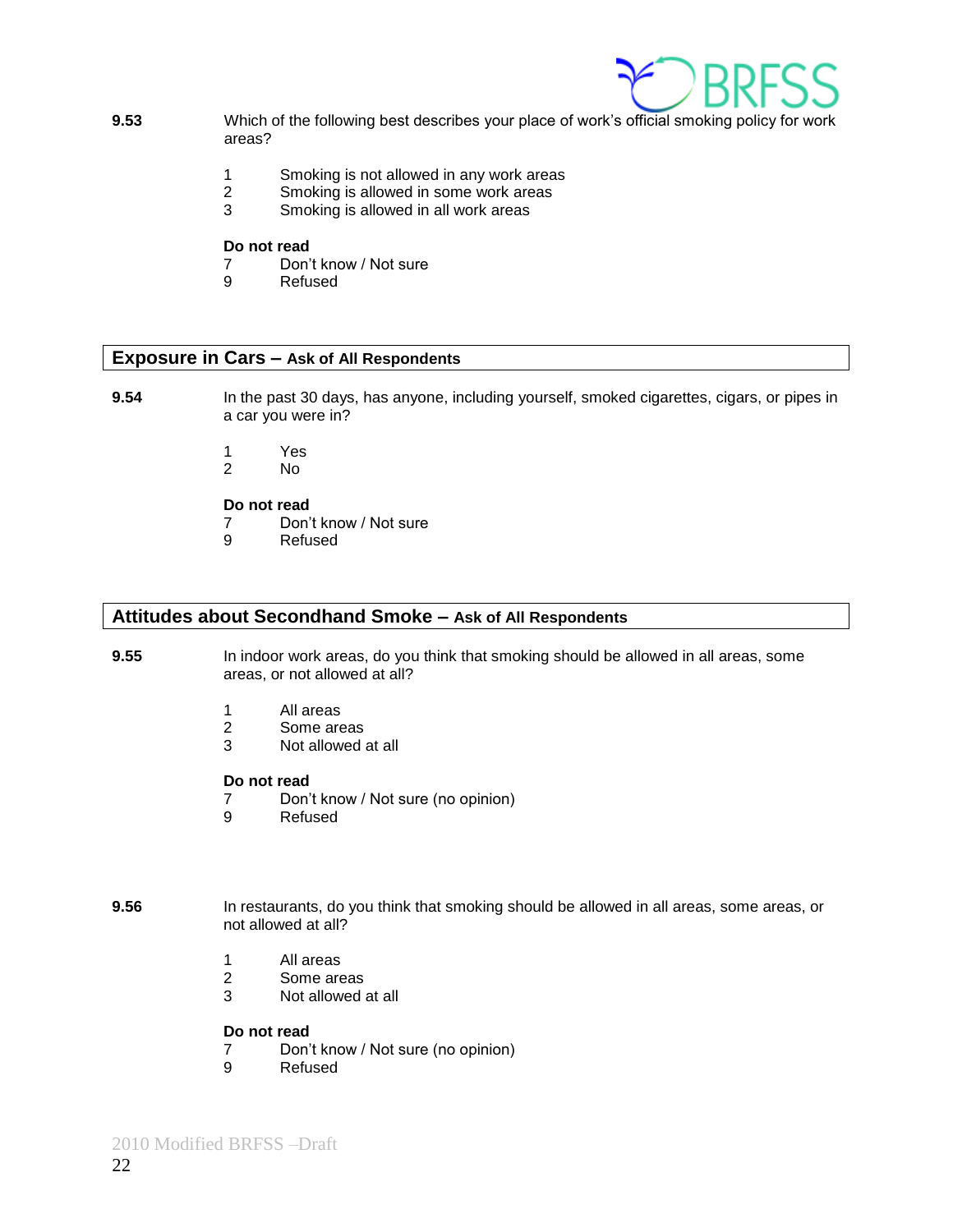

- **9.57** Is smoking currently allowed inside bars and cocktail lounges in your community?
	- 1 Yes
	- 2 No **[Skip to 9.59]**
	- 3 No bars in community **[Skip to 9.60]**

- 7 Don't know / Not sure
- 9 Refused

#### **Ask of those who either (a) do not have an ordinance banning smoking in bars, or (b) do not know if they do or not. (9.57 = 1, 7, or 9)**

#### **9.58 If** smoking was not allowed in bars and cocktail lounges, would you visit them more, less, or would it make no difference?

|               | More                  | [Skip to 9.60]       |
|---------------|-----------------------|----------------------|
| $\mathcal{P}$ | Less                  | [Skip to 9.60]       |
| 3             | No Difference         | [Skip to 9.60]       |
| Do not read   |                       |                      |
|               | Don't know / Not sure | <b>Skip to 9.601</b> |
| 9             | Refused               | [Skip to 9.60]       |
|               |                       |                      |

**Ask of those who do have an ordinance banning smoking in bars (9.57 = 2)**

#### **9.59 Since** smoking has been not allowed in bars and cocktail lounges, have you visited them more, less, or has it not made any difference?

- 1 More
- 2 Less
- 3 No Difference

**Do not read**

- 7 Don't know / Not sure
- 9 Refused

#### **Ask of All Respondents**

**9.60** How strongly do you agree or disagree with the following statement?

#### **People should be protected from smoke from other people's cigarettes.**

- 1 Strongly Agree
- 2 Agree
- 3 Disagree
- 4 Strongly Disagree

- 7 Don't know / Not sure
- 9 Refused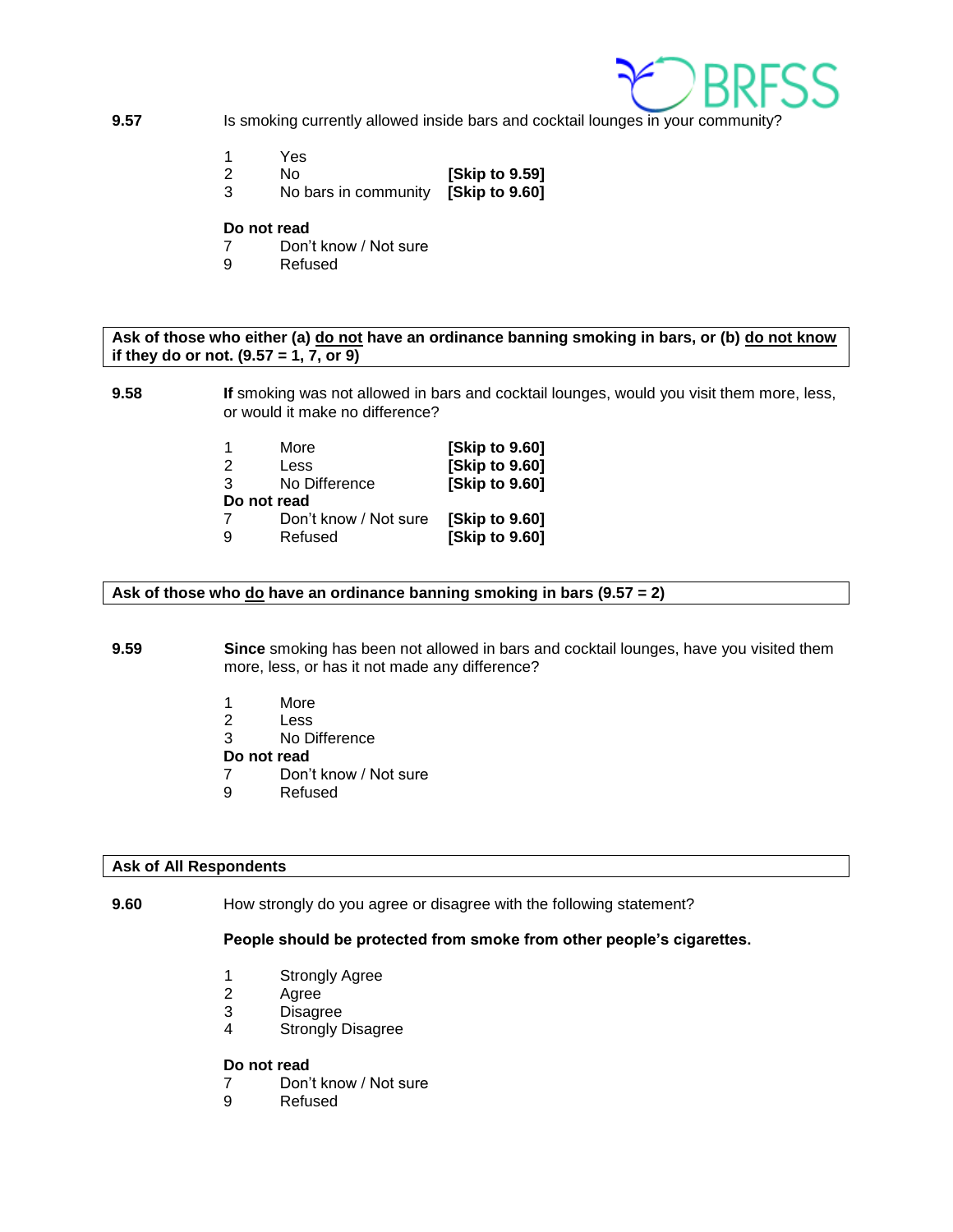

#### **9.61** Do you think that breathing smoke from other people's cigarettes is:

- 1 Very harmful to one's health
- 2 Somewhat harmful to one's health
- 3 Not very harmful to one's health
- 4 Not harmful at all to one's health

#### **Do not read**

- 7 Don't know / Not sure
- 9 Refused

## **Alaska Quit Line – Ask of All Respondents**

- **9.62** Are you aware of the Alaska Quit Line, which is a telephone service that can help people quit smoking or using smokeless tobacco?
	- 1 Yes<br>2 No
	- No.

#### **Do not read**

- 7 Don't know / Not sure
- 9 Refused

#### **9.63** Would you like the toll free number? 1-800-QUITNOW (784-8669)

#### [Note for CATI Programmer – For non-smokers add "for a friend or family member that smokes"]

- 1 Yes
- 2 No

#### **Do not read**

- 7 Don't know / Not sure
- 9 Refused

#### Section 10: Demographics

- **10.1** What is your age?
	- $\frac{1}{2}$  Code age in years<br>0 7 Don't know / Not su
	- Don't know / Not sure
	- 0 9 Refused
- **10.2** Are you Hispanic or Latino?
	- 1 Yes
	- 2 No
	- 7 Don't know / Not sure
	- 9 Refused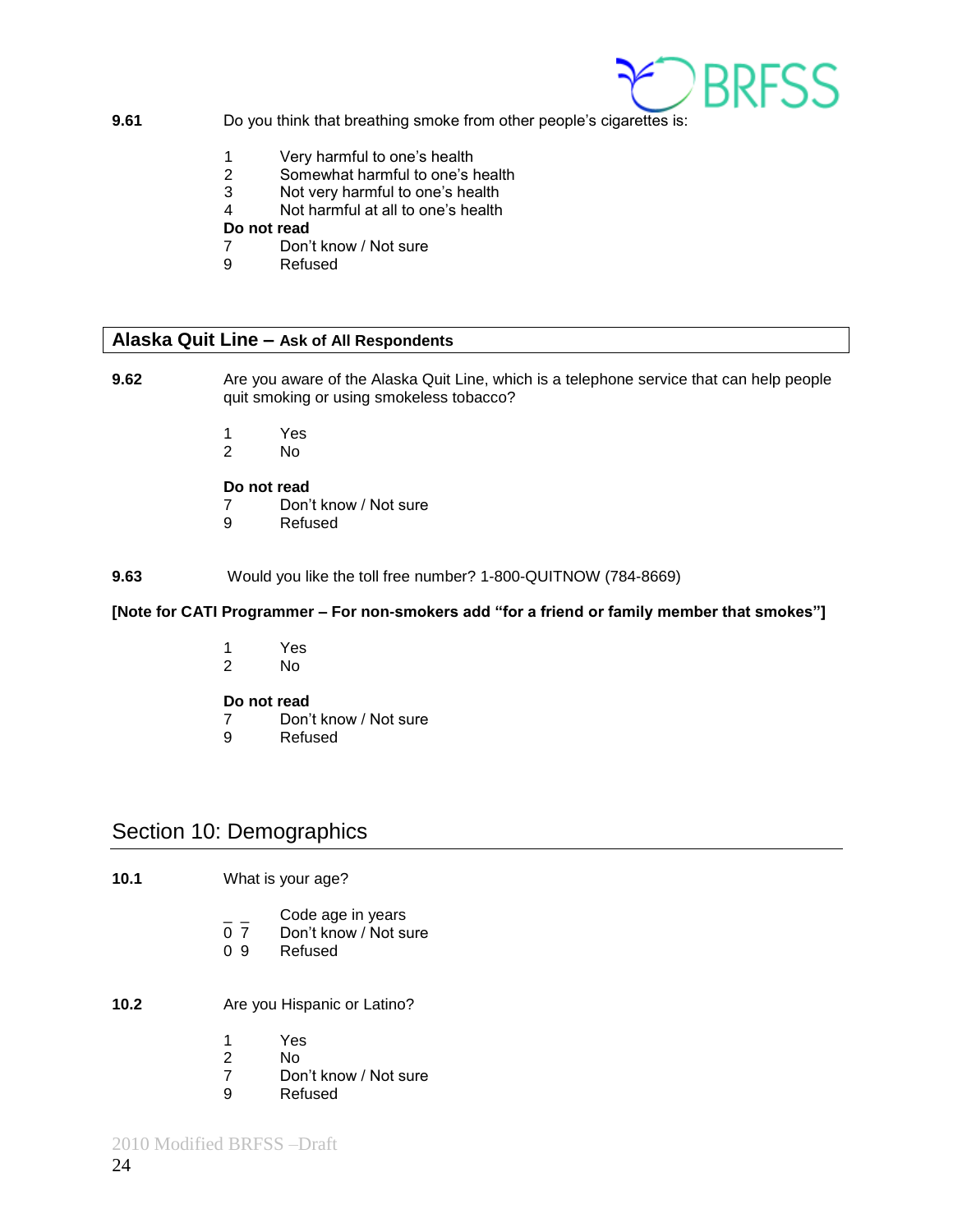

**10.3** Which one or more of the following would you say is your race?

#### **(Check all that apply)**

#### **Please read:**

- 1 White
- 2 Black or African American
- 3 Asian<br>4 Native
- Native Hawaiian or Other Pacific Islander
- 5 American Indian or Alaska Native
- 6 Other [specify]

#### **Do not read:**

- 8 No additional choices
- 7 Don't know / Not sure
- 9 Refused

#### **CATI note: If more than one response to Q10.3; continue. Otherwise, go to Q10.5**

**10.4** Which one of these groups would you say best represents your race?

- 1 White<br>2 Black
- **Black or African American**
- 3 Asian
- 4 Native Hawaiian or Other Pacific Islander
- 5 American Indian or Alaska Native
- 6 Other [specify] \_\_\_\_\_\_\_\_\_\_\_\_\_\_\_\_\_\_

#### **Do not read:**

- 7 Don't know / Not sure
- 9 Refused
- 

**10.5** Have you ever served on active duty in the United States Armed Forces, either in the regular military or in a National Guard or military reserve unit? *Active duty does not include training for the Reserves or National Guard, but DOES include activation, for example, for the Persian Gulf War.* 

1

- 1 Yes, now on active duty
- 2 Yes, on active duty during the last 12 months, but not now
- 3 Yes, on active duty in the past, but not during the last 12 months<br>4 Notraining for Reserves or National Guard only
- No, training for Reserves or National Guard only
- 5 No, never served in the military
- 7 Don't know / Not sure
- 9 Refused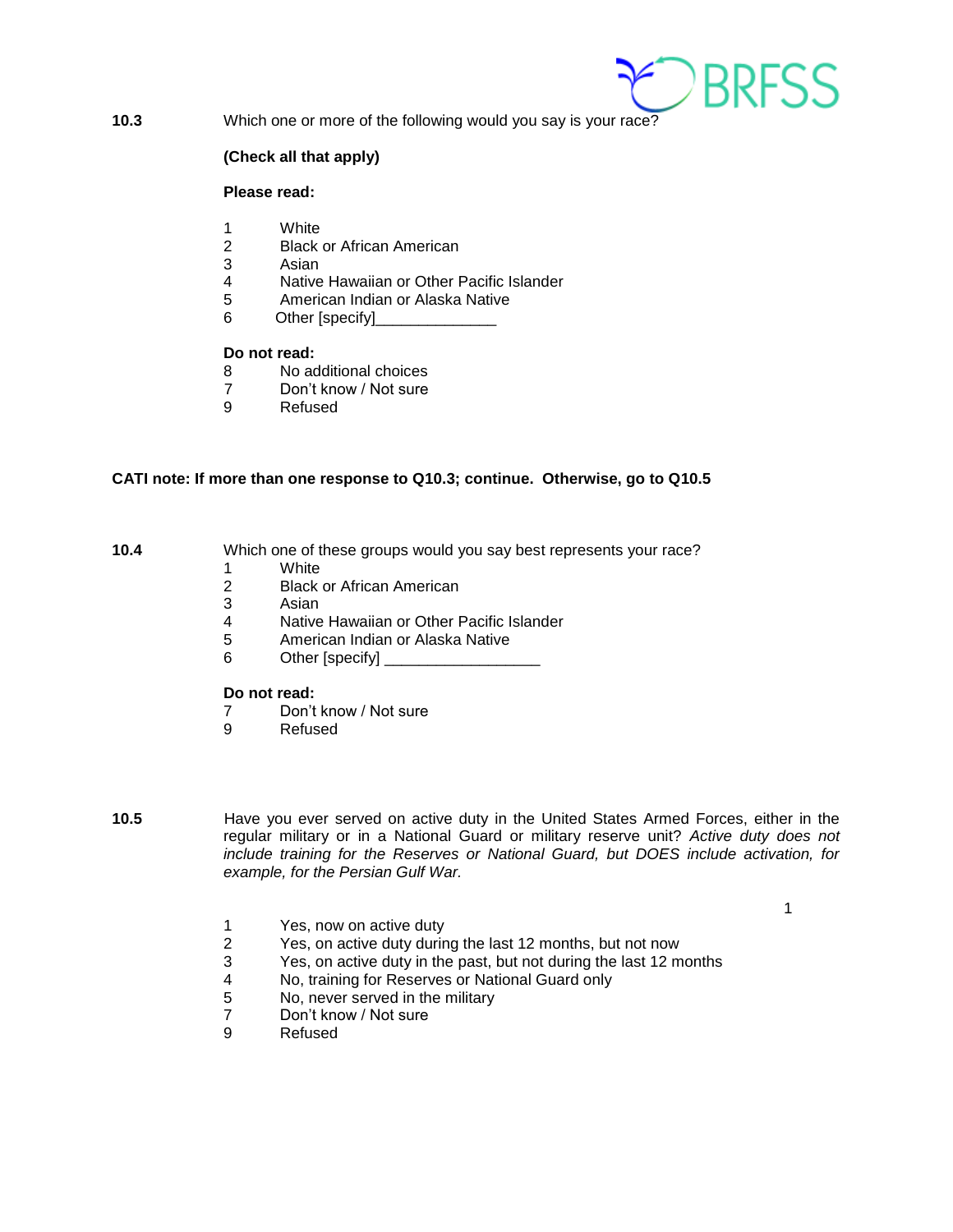

#### **10.6** Are you…?

#### **Please read:**

- 1 Married
- 2 Divorced
- 3 Widowed
- 4 Separated
- 5 Never married
- 6 A member of an unmarried couple

#### **Do not read:**

- 9 Refused
- **10.7** Now I'm going to ask you a question about sexual orientation. Do you consider yourself to be …
	- 1 Heterosexual or straight **IF NEEDED: A person who has sex with and/or is primarily attracted to people of the opposite sex.**
	- 2 Homosexual, gay, or lesbian **IF NEEDED: A person who has sex with and/or is primarily attracted to people of the same sex.**
	- 3 Bisexual **IF NEEDED: A person who has sex with and/or is attracted to people of either sex.**
	- 4 Other (specify) \_\_\_\_\_\_\_\_\_\_\_\_

#### **Do Not Read**

- 7 Don't Know/Not Sure
- 9 Refused
- **10.8** How many children live in your household who are...
	- a. less than 5 years old? **Code 1-7 (7 = 7 or more)**
		-
	- b. 5 through 12 years old? **Code 1-7 (7 = 7 or more)**
	- c. 13 through 17 years old? **Code 1-7 (7 = 7 or more)**
	- 8 8 None
	- 9 9 Refused

#### **10.9** What is the highest grade or year of school you completed? **Read only if necessary:**

- 1 Never attended school or only attended kindergarten
- 2 Grades 1 through 8 (Elementary)
- 3 Grades 9 through 11 (Some high school)
- 4 Grade 12 or GED (High school graduate)
- 5 College 1 year to 3 years (Some college or technical school)
- 6 College 4 years or more (College graduate)

#### **Do not read:**

9 Refused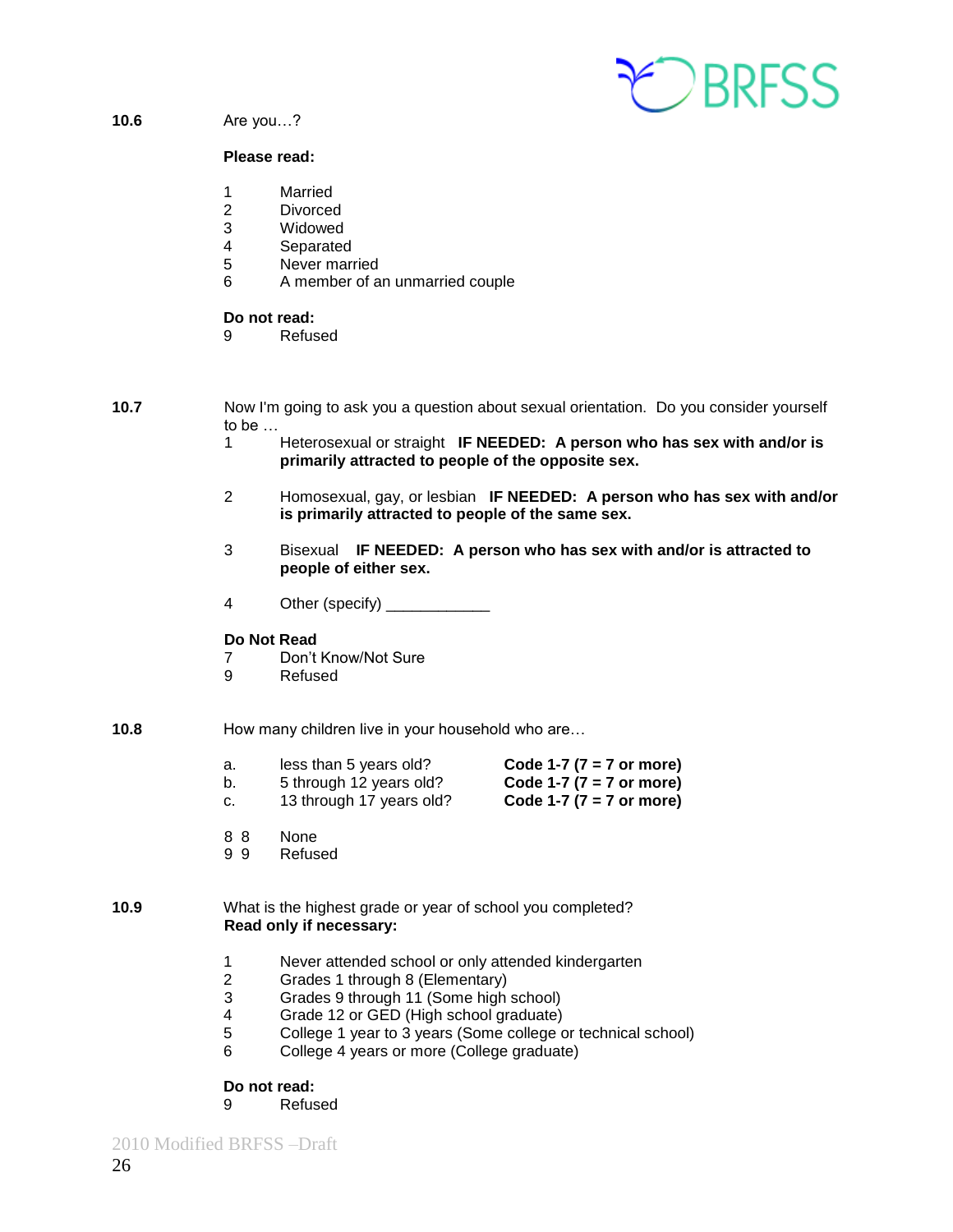

**10.10** Do you follow a subsistence lifestyle?

- 1 Yes
- No.
- 7 Don't know / Not sure
- 9 Refused

#### **10.11** Are you currently…?

#### **Please read:**

- 1 Employed for wages<br>2 Self-employed
- Self-employed
- 3 Out of work for more than 1 year<br>4 Out of work for less than 1 year
- 4 Out of work for less than 1 year<br>5 A Homemaker **Skip to 10.14**
- 5 A Homemaker **[Skip to 10.14]**
- 6 A Student **[Skip to 10.14]**
- 7 Retired **[Skip to 10.14]**
- 8 Unable to work **[Skip to 10.14]**

#### **Do not read:**

9 Refused

**10.12** Which best describes the industry that you work in?

#### **Please read:**

- 1 Agriculture, Fishing<br>2 Mining, Oil, Logging
- 2 Mining, Oil, Logging, Construction and Manufacturing
- Retail/Wholesale trade, Transportation, Utilities
- 4 Financial Activities
- **Information**
- 6 Professional and Business Services
- 7 Education and Health Services
- 8 Leisure and Hospitality<br>9 Government
- **Government**
- 10 Other

#### **Do not read:**

11 Refused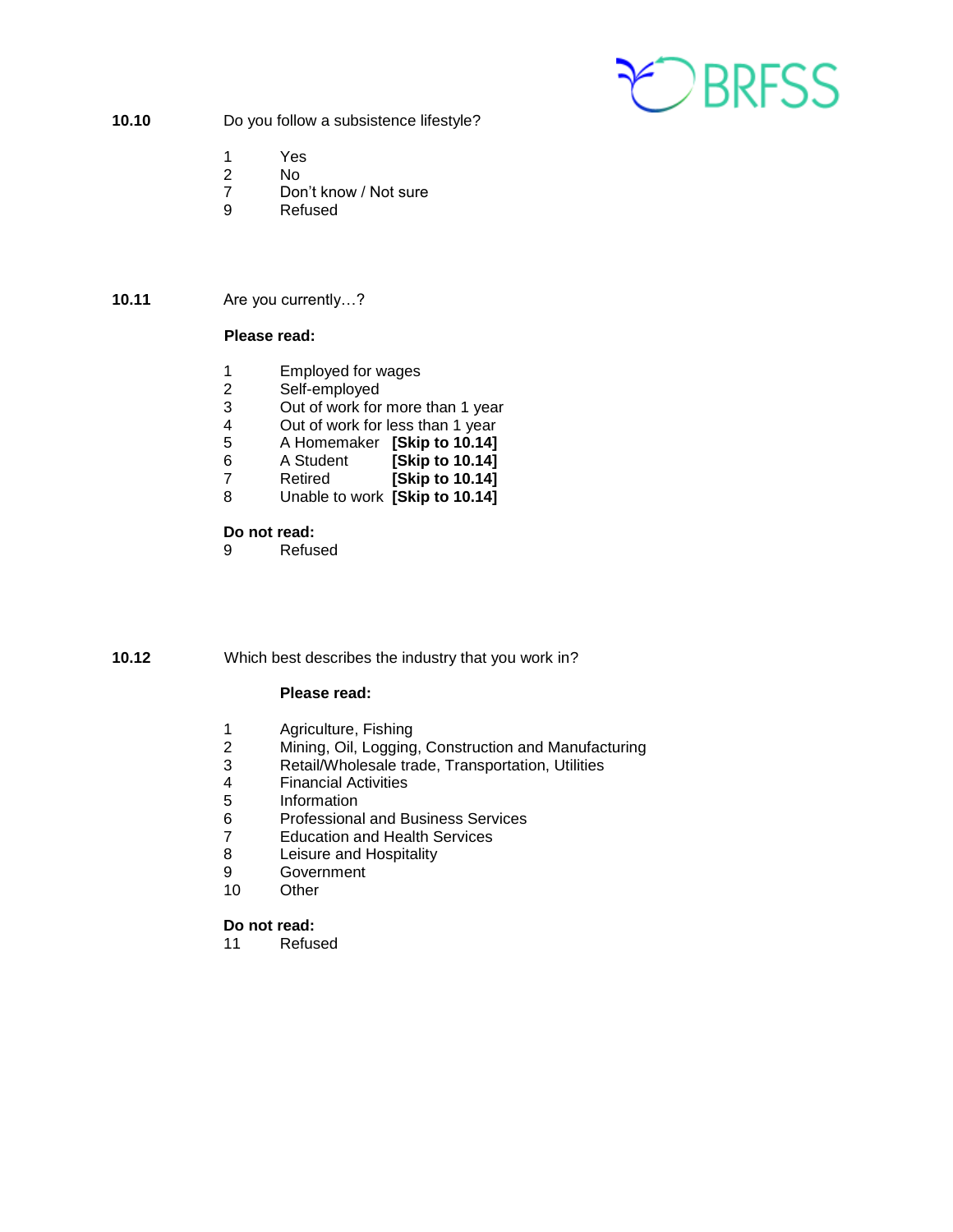

**10.13** Which best describes your job title?

#### **Please read:**

- 1 Officials, Managers, Business owners
- 2 Professionals
- 3 Technicians
- 4 Sales Workers
- 5 Administrative Support Workers
- 6 Craft Workers (skilled)
- 7 Machine Operators (Transport and Manufacturing) (semi-skilled)
- 8 Laborers and Helpers (unskilled)
- 9 Service Workers<br>10 Other
- Other

#### **Do not read:**

11 Refused

#### 10.14 Is your annual household income from all sources—

#### **If respondent refuses at ANY income level, code ‗99' (Refused)**

#### **Read only if necessary:**

- 04 Less than \$25,000 If "no," ask 05; if "yes," ask 03 (\$20,000 to less than \$25,000)
- 03 Less than \$20,000 If "no," code 04; if "yes," ask 02 (\$15,000 to less than \$20,000)
- 02 Less than \$15,000 **If "no," code 03; if "yes," ask 01** (\$10,000 to less than \$15,000)
- 01 Less than \$10,000 If "no," code 02
- 05 Less than \$35,000 **If "no," ask 06** (\$25,000 to less than \$35,000)
- 06 Less than \$50,000 **If "no," ask 07** (\$35,000 to less than \$50,000)
- 07 Less than \$75,000 **If "no," code 08** (\$50,000 to less than \$75,000)
- 08 \$75,000 or more

- 77 Don't know / Not sure
- 99 Refused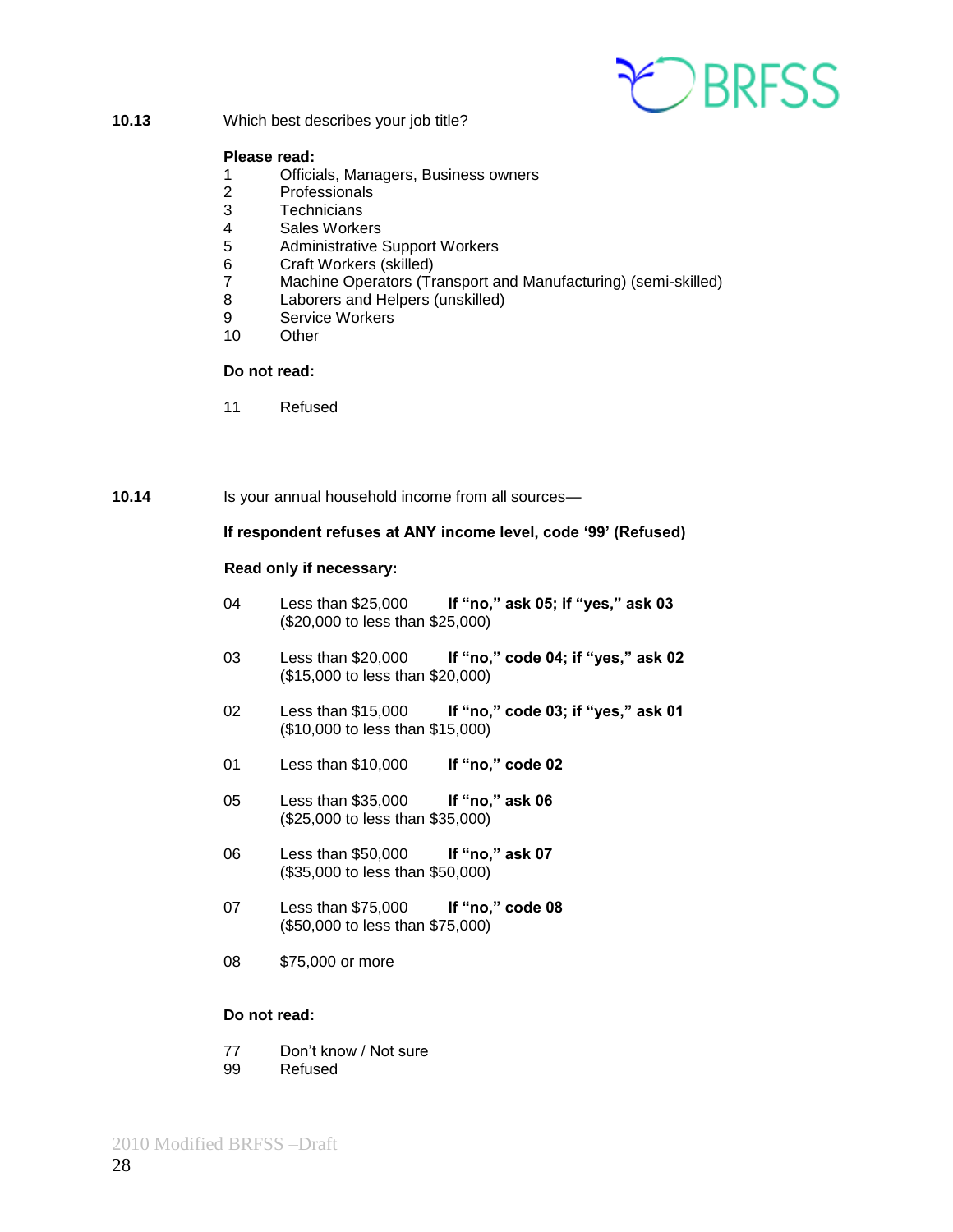

**10.15** About how much do you weigh without shoes?

#### **Round fractions up**

**\_ \_ \_ \_** Weight *(pounds/kilograms)* 7 7 7 7 Don't know / Not sure 9 9 9 9 Refused

**10.16** About how tall are you without shoes?

#### **Round fractions down**

|                                   |  |  |  | Height<br>$\mathbf{I}$ and $\mathbf{I}$ and $\mathbf{I}$ |  |
|-----------------------------------|--|--|--|----------------------------------------------------------|--|
| (f t / inches/meters/centimeters) |  |  |  |                                                          |  |
| 7777                              |  |  |  | Don't know / Not sure                                    |  |
| 9999                              |  |  |  | Refused                                                  |  |

**10.17** How much did you weigh a year ago? *[If you were pregnant a year ago, how much did you weigh before your pregnancy?]* **CATI: If female respondent and age <46.**

**NOTE: If respondent answers in metrics, put "9" in column xxx.** 

#### **Round fractions up**

**\_ \_ \_ \_** Weight *(pounds/kilograms)* 7 7 7 7 Don't know / Not sure 9 9 9 9 Refused

#### **CATI note: Subtract weight one year ago from current weight. If weight is same, skip Q10.18**

- **10.18** Was the change between your current weight and your weight a year ago intentional?
	- 1 Yes
	- 2 No
	- 7 Don't know / Not sure
	- 9 Refused

#### **10.19** What is your ZIP Code where you live?

|       | ZIP Code              |
|-------|-----------------------|
| 77777 | Don't know / Not sure |
| 99999 | Refused               |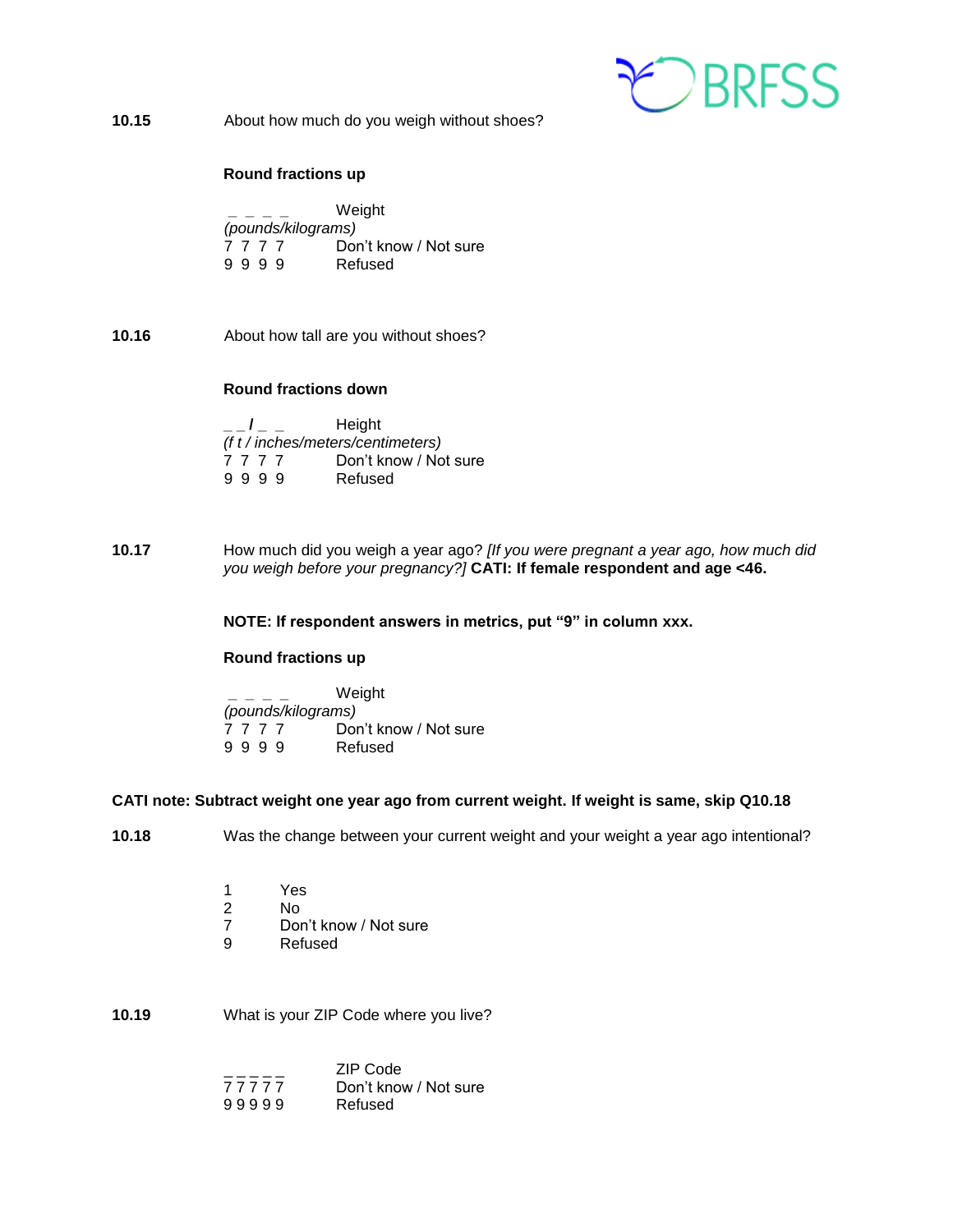

- **10.20** Do you have more than one telephone number in your household? Do not include cell phones or numbers that are only used by a computer or fax machine.
	- 1 Yes<br>2 No
	- 2 No **[Go to Q10.22]**
	- 7 Don't know / Not sure **[Go to Q10.22]**
	- 9 Refused **[Go to Q10.22]**

#### **10.21** How many of these telephone numbers are residential numbers?

- \_ Residential telephone numbers **[6=6 or more]**
- 7 Don't know / Not sure<br>9 Refused
- **Refused**
- **10.22** During the past 12 months, has your household been without telephone service for 1 week or more? Do not include interruptions of telephone service because of weather or natural disasters.
	- 1 Yes
	- 2 No
	- 7 Don't know / Not sure
	- 9 Refused

#### **10.23 Indicate sex of respondent. Ask only if necessary.**

- 1 Male **[Go to next section]**<br>2 Female **IIf respondent is 45**
- 2 Female **[If respondent is 45 years old or older, go to next section]**
- **10.24** To your knowledge, are you now pregnant?
	- 1 Yes
	- 2 No
	- 7 Don't know / Not sure<br>9 Refused
	- **Refused**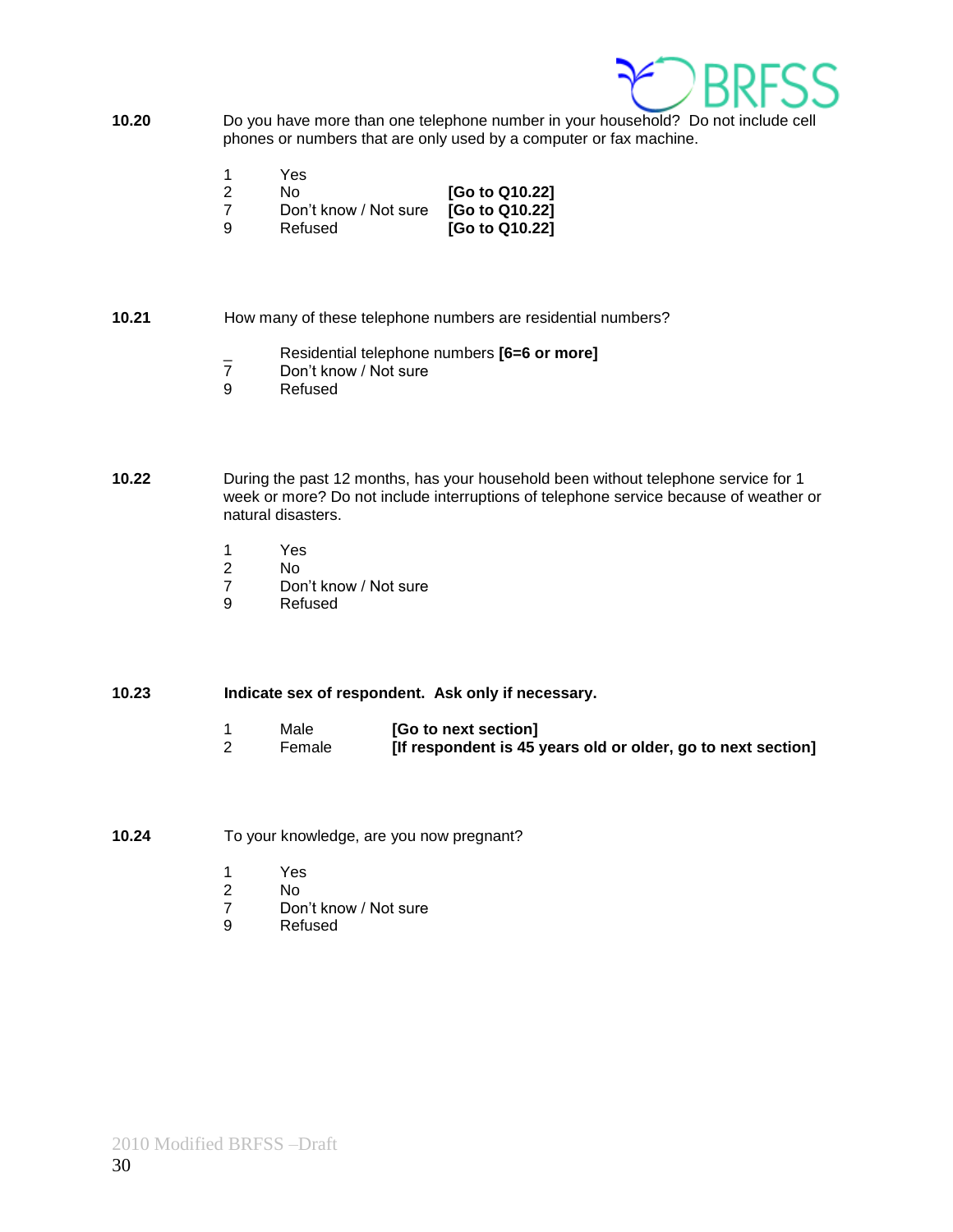

## Section 11: Opinions on Obesity-Related Policy

- **11.1** Now we'd like to ask you some general questions about government policies.
	- **a.** Do you support or oppose putting a special tax on sugar-sweetened beverages, that is, soda pop? Would that be somewhat or strongly?
		- 1 Strongly support<br>2 Support
		- 2 Support<br>3 Oppose
		- **Oppose**
		- 4 Strongly oppose

#### **Do not read**

- 7 Don't know/ not sure
- 9 Refused
- **b.** How much would you support or oppose this tax if you knew that income generated from the tax would go towards efforts to address childhood obesity? Would that be somewhat or strongly?
	- 1 Strongly support
	- 2 Support
	- 3 Oppose
	- 4 Strongly oppose

#### **Do not read**

- 7 Don't know/ not sure
- 9 Refused
- **c.** Do you support or oppose putting a special tax on junk food-that is things like chips and candy? Would that be somewhat or strongly?
	- 1 Strongly support
	- 2 Support
	- 3 Oppose
	- 4 Strongly oppose

#### **Do not read**

- 7 Don't know/ not sure
- 9 Refused
- **d.** How much would you support or oppose this tax if you knew that income generated from the tax would go towards efforts to address childhood obesity? Would that be somewhat or strongly?
	- 1 Strongly support<br>2 Support
	- **Support**
	- 3 Oppose
	- 4 Strongly oppose

- 7 Don't know/ not sure
- 9 Refused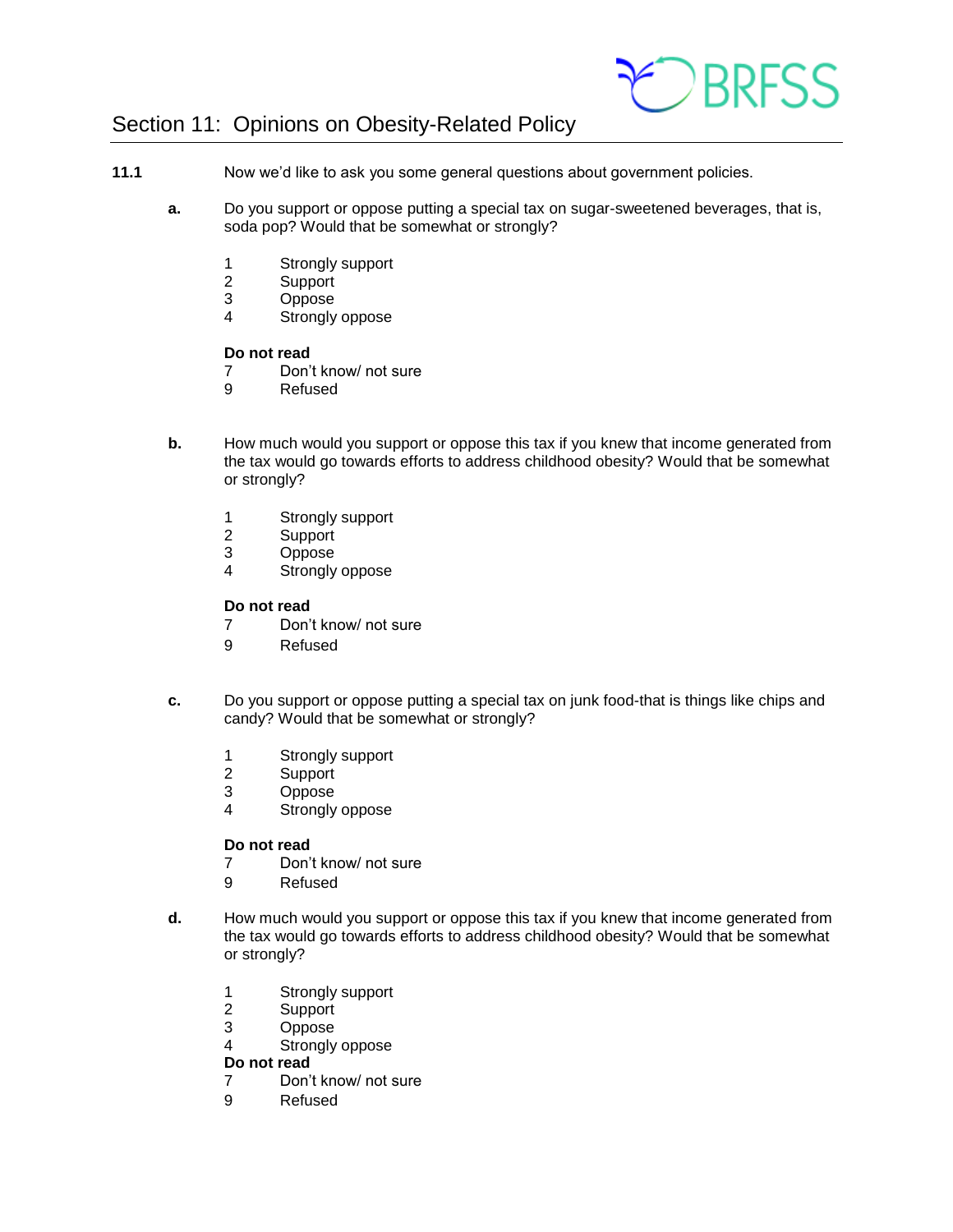

- **e.** Do you support or oppose making a law requiring restaurants to list nutrition informationsuch as calorie count-for all items on their menus? Would that be somewhat or strongly?
	- 1 Strongly support
	- 2 Support
	- 3 Oppose
	- 4 Strongly oppose

- 7 Don't know/ not sure
- 9 Refused
- **f.** Do you support or oppose government-funded advertising campaigns that promote eating right and exercising? Would that be somewhat or strongly?
	- 1 Strongly support<br>2 Support
	- **Support**
	- 3 Oppose
	- 4 Strongly oppose

#### **Do not read**

- 7 Don't know/ not sure
- 9 Refused

#### Module 1: Pre-Diabetes

#### **NOTE: Only asked of those not responding "Yes" to Core Q5.1 (Diabetes awareness question).**

**1.** Have you had a test for high blood sugar or diabetes within the past three years?

- 1 Yes
- 2 No
- 7 Don't know / Not sure
- 9 Refused

CATI note: If CORE Q5.1 = 4 (No, prediabetes or borderline diabetes); answer Q2 "Yes" (code = 1) [did not occur in 2009]

- **2.** Have you ever been told by a doctor or other health professional that you have prediabetes or borderline diabetes?
	- 1 Yes
	- 2 No
	- 7 Don't know / Not sure
	- 9 Refused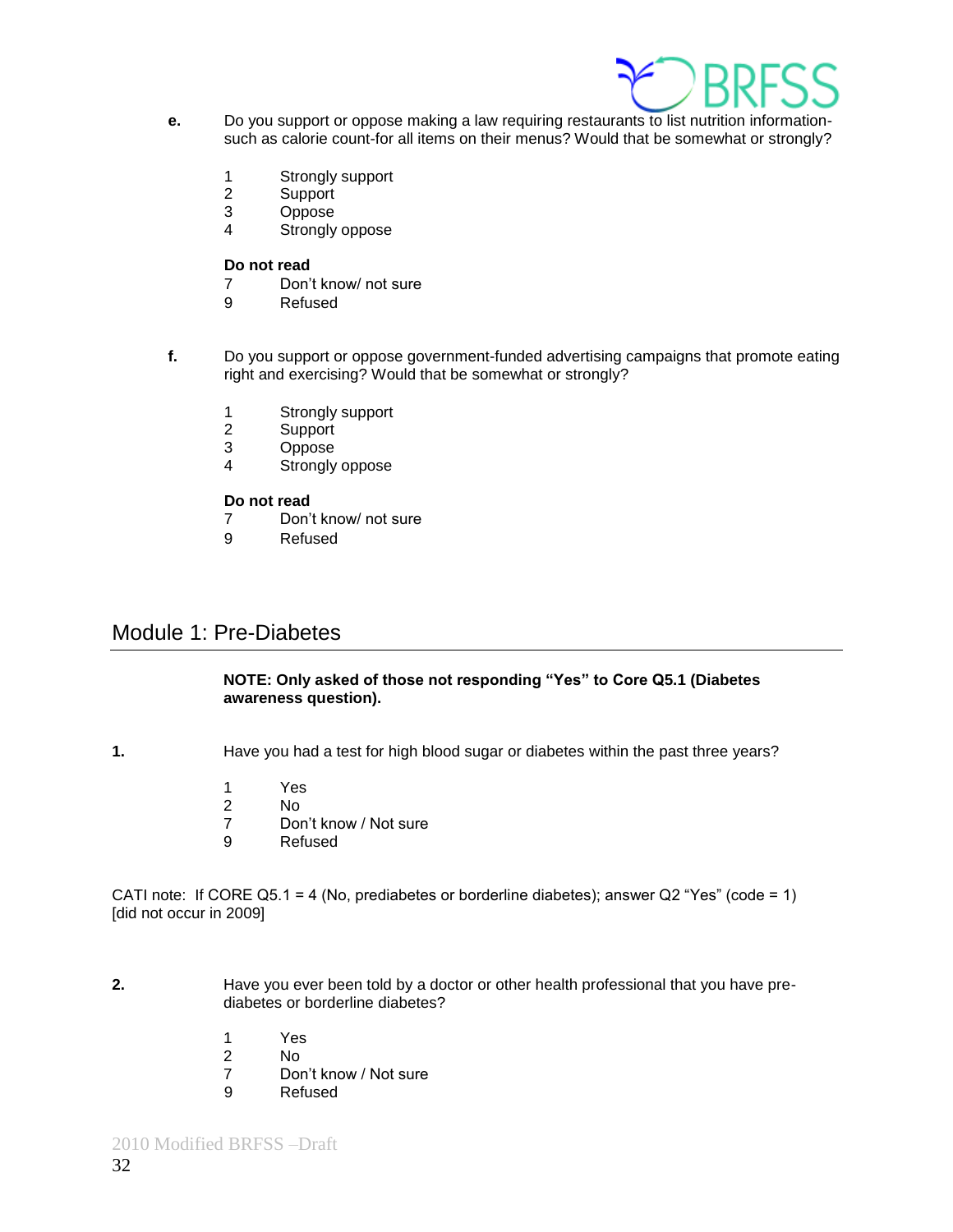## Module 2: Diabetes



#### **To be asked following core Q5.1 if response is "Yes." (code=1)**

- **1.** How old were you when you were told you have diabetes?
	- Code age in years **[97 = 97 and older]**<br>9 8 Don't know / Not sure
	- Don't know / Not sure
	- 9 9 Refused
- **2.** Are you now taking insulin?
	- 1 Yes
	- 2 No<br>9 Ref
	- **Refused**
- **3.** Are you now taking diabetes pills?
	- 1 Yes
	- No.
	- 7 Don't know / Not sure
	- 9 Refused

**4.** About how often do you check your blood for glucose or sugar? Include times when checked by a family member or friend, but do not include times when checked by a health professional.

|   |     | Times per day         |
|---|-----|-----------------------|
| 2 |     | Times per week        |
| 3 |     | Times per month       |
| 4 |     | Times per year        |
|   | 888 | Never                 |
|   | 777 | Don't know / Not sure |
|   | g   | Refused               |
|   |     |                       |

**5.** About how often do you check your feet for any sores or irritations? Include times when checked by a family member or friend, but do not include times when checked by a health professional.

- 1 \_\_ \_ Times per day
- 
- 2 \_\_\_ Times per week<br>3 \_\_\_ Times per mont Times per month
- 4 \_\_ \_ Times per year
- 8 8 8 Never
- 5 5 5 No feet
- 7 7 7 Don't know / Not sure<br>9 9 9 Refused
- **Refused**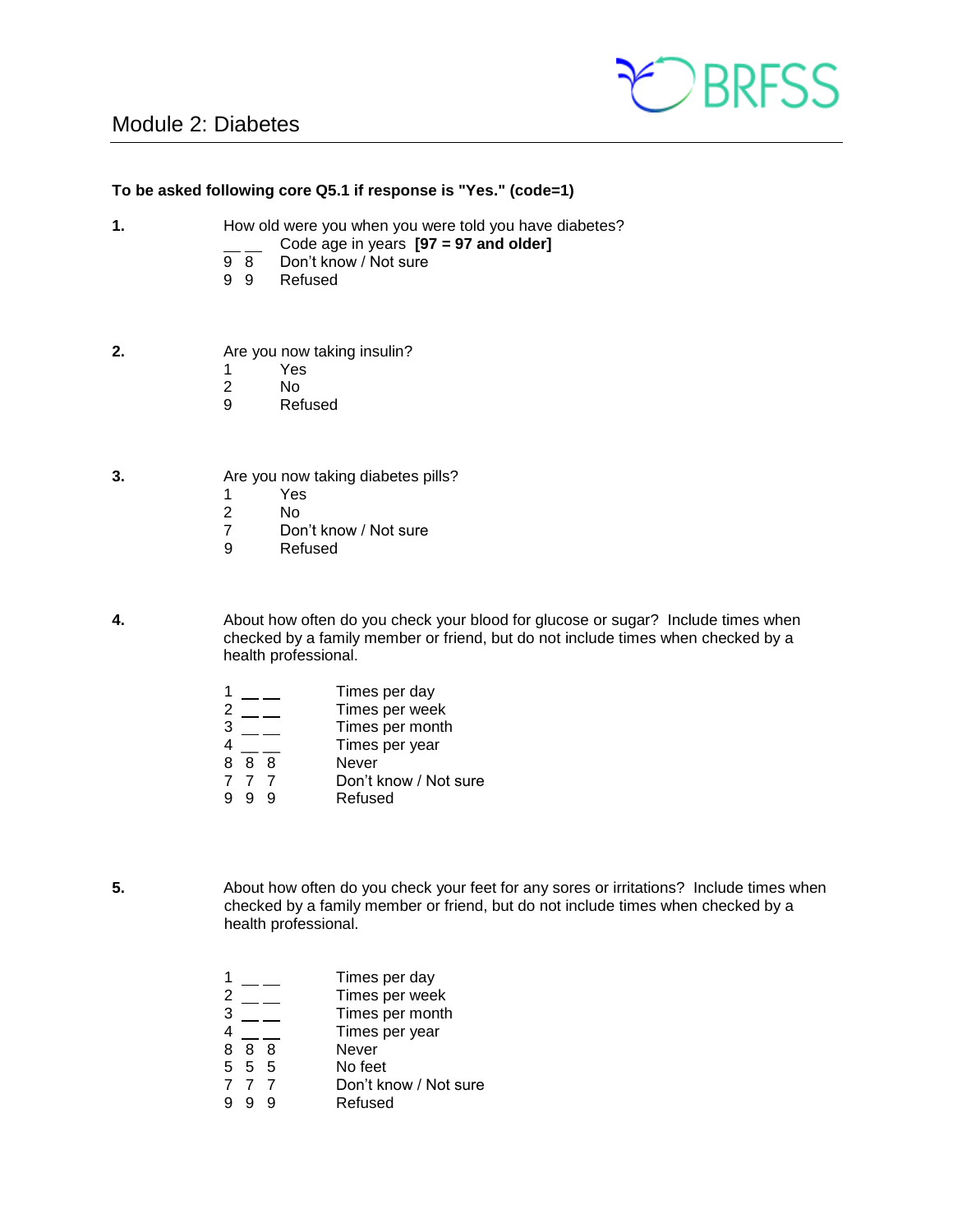

- **6.** Have you ever had any sores or irritations on your feet that took more than four weeks to heal?
	- 1 Yes
	- 2 No
	- 7 Don't know / Not sure
	- 9 Refused
- **7.** About how many times in the past 12 months have you seen a doctor, nurse, or other health professional for your diabetes?
	- Number of times **[76 = 76 or more]**
	- 8 8 None<br>7 7 Don't
	- Don't know / Not sure
	- 9 9 Refused
	-
- **8.** A test for "A one C" measures the average level of blood sugar over the past three months. About how many times in the past 12 months has a doctor, nurse, or other health professional checked you for "A one C"?
	- $\frac{1}{8}$  Number of times **[76 = 76 or more]**
	- None
	- 9 8 Never heard of "A one C" test<br>7 7 Don't know / Not sure
	- Don't know / Not sure
	- 9 9 Refused

#### **CATI note: If Q5 = 555 (no feet), go to Q10.**

**9.** About how many times in the past 12 months has a health professional checked your feet for any sores or irritations?

- Number of times **[76 = 76 or more]**
- 8 8 None
- 7 7 Don't know / Not sure
- 9 9 Refused

**10.** When was the last time you had an eye exam in which the pupils were dilated? This would have made you temporarily sensitive to bright light. **Read only if necessary:**

- 1 Within the past month (anytime less than 1 month ago)
- Within the past year (1 month but less than 12 months ago)
- 3 Within the past 2 years (1 year but less than 2 years ago)
- 4 2 or more years ago
- 8 Never

- 7 Don't know / Not sure<br>9 Refused
- **Refused**